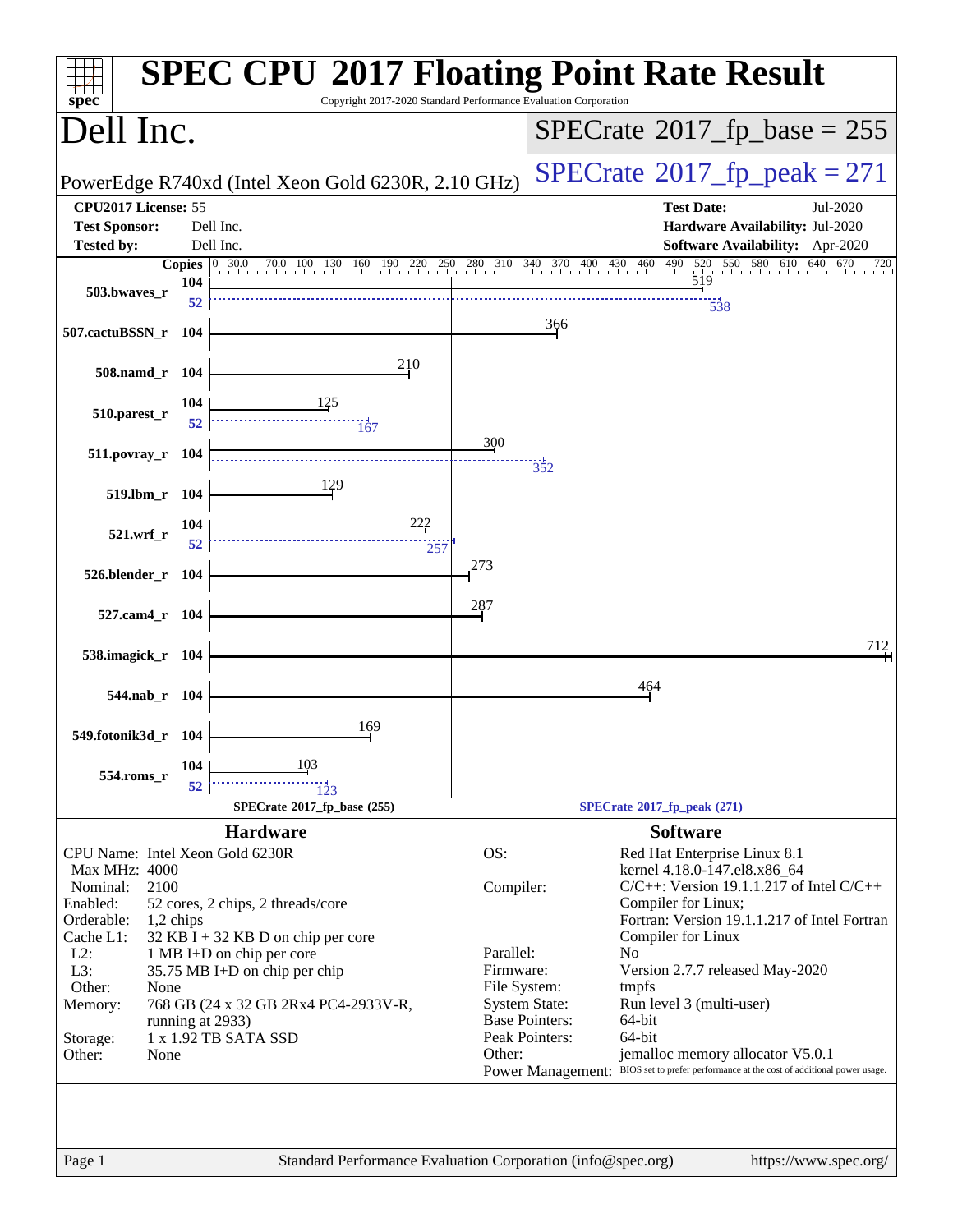| <b>SPEC CPU®2017 Floating Point Rate Result</b>                                                                                                                                                                                                                                                                                                        |                                                                                      |                |            |                    |            |                                                                                                          |       |               |                |              |                   |                                            |                                 |              |
|--------------------------------------------------------------------------------------------------------------------------------------------------------------------------------------------------------------------------------------------------------------------------------------------------------------------------------------------------------|--------------------------------------------------------------------------------------|----------------|------------|--------------------|------------|----------------------------------------------------------------------------------------------------------|-------|---------------|----------------|--------------|-------------------|--------------------------------------------|---------------------------------|--------------|
| $spec^*$                                                                                                                                                                                                                                                                                                                                               |                                                                                      |                |            |                    |            | Copyright 2017-2020 Standard Performance Evaluation Corporation                                          |       |               |                |              |                   |                                            |                                 |              |
|                                                                                                                                                                                                                                                                                                                                                        | Dell Inc.                                                                            |                |            |                    |            |                                                                                                          |       |               |                |              |                   | $SPECTate$ <sup>®</sup> 2017_fp_base = 255 |                                 |              |
|                                                                                                                                                                                                                                                                                                                                                        | $SPECTate@2017_fp\_peak = 271$<br>PowerEdge R740xd (Intel Xeon Gold 6230R, 2.10 GHz) |                |            |                    |            |                                                                                                          |       |               |                |              |                   |                                            |                                 |              |
| CPU2017 License: 55                                                                                                                                                                                                                                                                                                                                    |                                                                                      |                |            |                    |            |                                                                                                          |       |               |                |              | <b>Test Date:</b> |                                            | Jul-2020                        |              |
| <b>Test Sponsor:</b>                                                                                                                                                                                                                                                                                                                                   | Dell Inc.                                                                            |                |            |                    |            |                                                                                                          |       |               |                |              |                   |                                            | Hardware Availability: Jul-2020 |              |
| <b>Tested by:</b>                                                                                                                                                                                                                                                                                                                                      | Dell Inc.                                                                            |                |            |                    |            |                                                                                                          |       |               |                |              |                   |                                            | Software Availability: Apr-2020 |              |
|                                                                                                                                                                                                                                                                                                                                                        |                                                                                      |                |            |                    |            | <b>Results Table</b>                                                                                     |       |               |                |              |                   |                                            |                                 |              |
|                                                                                                                                                                                                                                                                                                                                                        |                                                                                      |                |            | <b>Base</b>        |            |                                                                                                          |       |               |                |              | <b>Peak</b>       |                                            |                                 |              |
| <b>Benchmark</b>                                                                                                                                                                                                                                                                                                                                       | <b>Copies</b>                                                                        | <b>Seconds</b> | Ratio      | <b>Seconds</b>     | Ratio      | <b>Seconds</b>                                                                                           | Ratio | <b>Copies</b> | <b>Seconds</b> | <b>Ratio</b> | <b>Seconds</b>    | <b>Ratio</b>                               | <b>Seconds</b>                  | <b>Ratio</b> |
| 503.bwaves_r<br>507.cactuBSSN_r                                                                                                                                                                                                                                                                                                                        | 104<br>104                                                                           | 2007<br>359    | 520<br>367 | 2008<br><b>360</b> | 519<br>366 |                                                                                                          |       | 52<br>104     | 969<br>359     | 538<br>367   | 969               | 538<br>366                                 |                                 |              |
| $508$ .namd_r                                                                                                                                                                                                                                                                                                                                          | 104                                                                                  | 469            | 211        | 471                | 210        |                                                                                                          |       | 104           | 469            | 211          | 360<br>471        | 210                                        |                                 |              |
| $510.parest_r$                                                                                                                                                                                                                                                                                                                                         | 104                                                                                  | 2183           | 125        | 2184               | 125        |                                                                                                          |       | 52            | 814            | 167          | 815               | 167                                        |                                 |              |
| $511.povray_r$                                                                                                                                                                                                                                                                                                                                         | 104                                                                                  | 810            | 300        | 809                | 300        |                                                                                                          |       | 104           | 686            | 354          | 690               | 352                                        |                                 |              |
| 519.1bm_r                                                                                                                                                                                                                                                                                                                                              | 104                                                                                  | 848            | 129        | 848                | 129        |                                                                                                          |       | 104           | 848            | 129          | 848               | 129                                        |                                 |              |
| 521.wrf r                                                                                                                                                                                                                                                                                                                                              | 104                                                                                  | 1048           | 222        | 1026               | 227        |                                                                                                          |       | 52            | 453            | 257          | 452               | 258                                        |                                 |              |
| 526.blender_r                                                                                                                                                                                                                                                                                                                                          | 104                                                                                  | 579            | 274        | 580                | 273        |                                                                                                          |       | 104           | 579            | 274          | 580               | 273                                        |                                 |              |
| 527.cam4_r                                                                                                                                                                                                                                                                                                                                             | 104                                                                                  | 633            | 287        | 635                | 287        |                                                                                                          |       | 104           | 633            | 287          | 635               | 287                                        |                                 |              |
| 538.imagick_r                                                                                                                                                                                                                                                                                                                                          | 104                                                                                  | 363            | 712        | 360                | 719        |                                                                                                          |       | 104           | 363            | 712          | 360               | 719                                        |                                 |              |
| 544.nab_r                                                                                                                                                                                                                                                                                                                                              | 104                                                                                  | 378            | 464        | 377                | 464        |                                                                                                          |       | 104           | <b>378</b>     | 464          | 377               | 464                                        |                                 |              |
| 549.fotonik3d_r                                                                                                                                                                                                                                                                                                                                        | 104                                                                                  | 2400           | 169        | 2405               | 169        |                                                                                                          |       | 104           | 2400           | 169          | 2405              | 169                                        |                                 |              |
| $554$ .roms_r                                                                                                                                                                                                                                                                                                                                          | 104                                                                                  | 1603           | 103        | 1605               | <b>103</b> |                                                                                                          |       | 52            | 668            | 124          | 669               | 123                                        |                                 |              |
| $SPECrate^{\circ}2017$ _fp_base =<br>255                                                                                                                                                                                                                                                                                                               |                                                                                      |                |            |                    |            |                                                                                                          |       |               |                |              |                   |                                            |                                 |              |
| $SPECrate^{\circ}2017$ _fp_peak =                                                                                                                                                                                                                                                                                                                      |                                                                                      |                | 271        |                    |            |                                                                                                          |       |               |                |              |                   |                                            |                                 |              |
|                                                                                                                                                                                                                                                                                                                                                        |                                                                                      |                |            |                    |            | Results appear in the order in which they were run. Bold underlined text indicates a median measurement. |       |               |                |              |                   |                                            |                                 |              |
| <b>Compiler Notes</b><br>The inconsistent Compiler version information under Compiler Version section is due to a discrepancy in Intel Compiler.<br>The correct version of C/C++ compiler is: Version 19.1.1.217 Build 20200306 Compiler for Linux<br>The correct version of Fortran compiler is: Version 19.1.1.217 Build 20200306 Compiler for Linux |                                                                                      |                |            |                    |            |                                                                                                          |       |               |                |              |                   |                                            |                                 |              |
| <b>Submit Notes</b><br>The numactl mechanism was used to bind copies to processors. The config file option 'submit'<br>was used to generate numactl commands to bind each copy to a specific processor.<br>For details, please see the config file.                                                                                                    |                                                                                      |                |            |                    |            |                                                                                                          |       |               |                |              |                   |                                            |                                 |              |
| <b>Operating System Notes</b>                                                                                                                                                                                                                                                                                                                          |                                                                                      |                |            |                    |            |                                                                                                          |       |               |                |              |                   |                                            |                                 |              |
| Stack size set to unlimited using "ulimit -s unlimited"                                                                                                                                                                                                                                                                                                |                                                                                      |                |            |                    |            |                                                                                                          |       |               |                |              |                   |                                            |                                 |              |

#### **[Environment Variables Notes](http://www.spec.org/auto/cpu2017/Docs/result-fields.html#EnvironmentVariablesNotes)**

Environment variables set by runcpu before the start of the run: LD\_LIBRARY\_PATH = "/mnt/ramdisk/cpu2017-ic19.1u1/lib/intel64:/mnt/ramdisk/cpu2017-ic19.1u1 /je5.0.1-64" MALLOC\_CONF = "retain:true"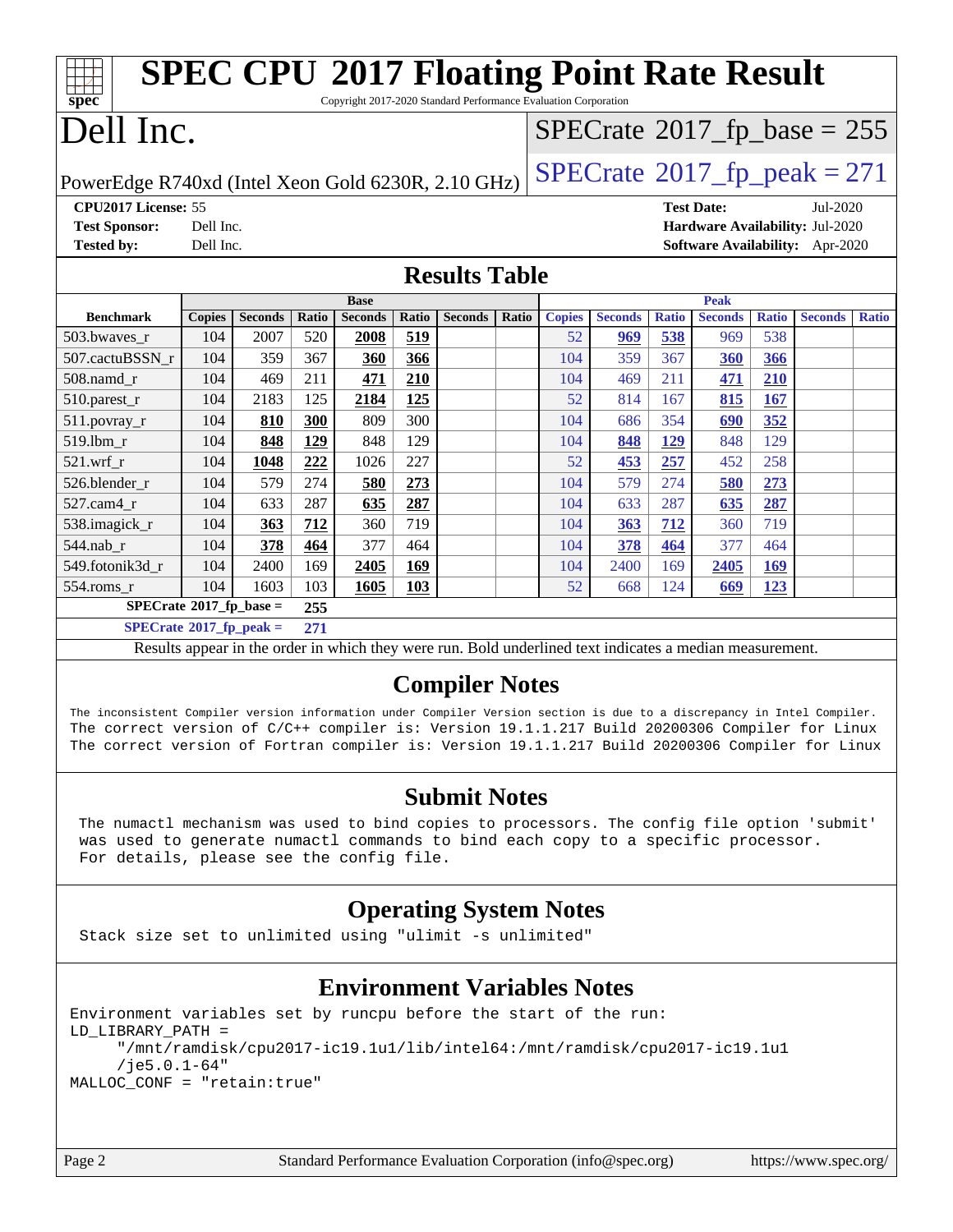| <b>SPEC CPU®2017 Floating Point Rate Result</b><br>spec<br>Copyright 2017-2020 Standard Performance Evaluation Corporation                                                   |                                       |
|------------------------------------------------------------------------------------------------------------------------------------------------------------------------------|---------------------------------------|
| Dell Inc.                                                                                                                                                                    | $SPECrate^{\circ}2017$ _fp_base = 255 |
| PowerEdge R740xd (Intel Xeon Gold 6230R, 2.10 GHz)                                                                                                                           | $SPECrate^{\circ}2017$ fp peak = 271  |
| CPU2017 License: 55                                                                                                                                                          | <b>Test Date:</b><br>Jul-2020         |
| Dell Inc.<br><b>Test Sponsor:</b>                                                                                                                                            | Hardware Availability: Jul-2020       |
| Dell Inc.<br><b>Tested by:</b>                                                                                                                                               | Software Availability: Apr-2020       |
| <b>General Notes</b>                                                                                                                                                         |                                       |
| Binaries compiled on a system with 1x Intel Core i9-7980XE CPU + 64GB RAM                                                                                                    |                                       |
| memory using Redhat Enterprise Linux 8.0                                                                                                                                     |                                       |
| NA: The test sponsor attests, as of date of publication, that CVE-2017-5754 (Meltdown)<br>is mitigated in the system as tested and documented.                               |                                       |
| Yes: The test sponsor attests, as of date of publication, that CVE-2017-5753 (Spectre variant 1)                                                                             |                                       |
| is mitigated in the system as tested and documented.                                                                                                                         |                                       |
| Yes: The test sponsor attests, as of date of publication, that CVE-2017-5715 (Spectre variant 2)<br>is mitigated in the system as tested and documented.                     |                                       |
| Transparent Huge Pages enabled by default                                                                                                                                    |                                       |
| Prior to runcpu invocation                                                                                                                                                   |                                       |
| Filesystem page cache synced and cleared with:                                                                                                                               |                                       |
| sync: echo 3> /proc/sys/vm/drop_caches<br>runcpu command invoked through numactl i.e.:                                                                                       |                                       |
| numactl --interleave=all runcpu <etc></etc>                                                                                                                                  |                                       |
| Benchmark run from a 225 GB ramdisk created with the cmd; "mount -t tmpfs -o size=225G tmpfs /mnt/ramdisk"                                                                   |                                       |
| jemalloc, a general purpose malloc implementation<br>built with the RedHat Enterprise 7.5, and the system compiler gcc 4.8.5                                                 |                                       |
| sources available from jemalloc.net or https://github.com/jemalloc/jemalloc/releases                                                                                         |                                       |
| <b>Platform Notes</b><br>BIOS settings:<br>Sub NUMA Cluster enabled                                                                                                          |                                       |
| Virtualization Technology disabled                                                                                                                                           |                                       |
| System Profile set to Custom                                                                                                                                                 |                                       |
| CPU Performance set to Maximum Performance<br>C States set to Autonomous                                                                                                     |                                       |
| C1E disabled                                                                                                                                                                 |                                       |
| Uncore Frequency set to Dynamic                                                                                                                                              |                                       |
| Energy Efficiency Policy set to Performance<br>Memory Patrol Scrub set to standard                                                                                           |                                       |
| Logical Processor enabled                                                                                                                                                    |                                       |
| CPU Interconnect Bus Link Power Management disabled                                                                                                                          |                                       |
| PCI ASPM L1 Link Power Management disabled<br>UPI Prefetch enabled                                                                                                           |                                       |
| LLC Prefetch disabled                                                                                                                                                        |                                       |
| Dead Line LLC Alloc enabled                                                                                                                                                  |                                       |
| Directory AtoS disabled                                                                                                                                                      |                                       |
| Sysinfo program /mnt/ramdisk/cpu2017-ic19.1u1/bin/sysinfo<br>Rev: r6365 of 2019-08-21 295195f888a3d7edble6e46a485a0011<br>running on user-pc.spa.lab Thu Jul 2 12:41:36 2020 |                                       |
|                                                                                                                                                                              |                                       |
| SUT (System Under Test) info as seen by some common utilities.                                                                                                               |                                       |
| For more information on this section, see<br>https://www.spec.org/cpu2017/Docs/config.html#sysinfo                                                                           |                                       |
|                                                                                                                                                                              |                                       |
| (Continued on next page)                                                                                                                                                     |                                       |
| Page 3<br>Standard Performance Evaluation Corporation (info@spec.org)                                                                                                        | https://www.spec.org/                 |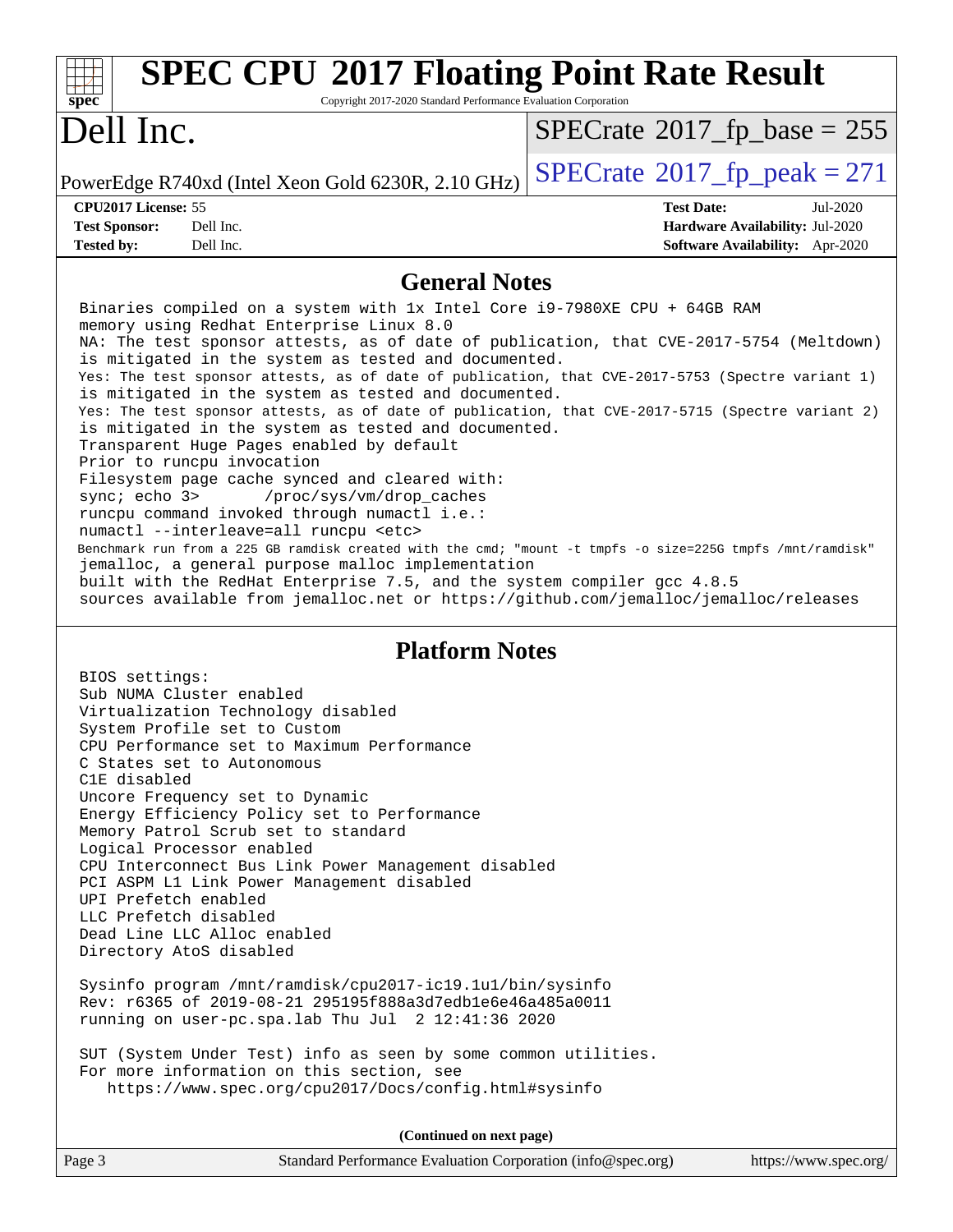| spec <sup>®</sup>                                                                                                                                                    |                                                                                                                                                                                                                                                                                                                                      | <b>SPEC CPU®2017 Floating Point Rate Result</b><br>Copyright 2017-2020 Standard Performance Evaluation Corporation                                                                                                                                                                                                                                                                                                                                                                                                                                                                                                                                                                                                                                                 |                                              |                                                                                |
|----------------------------------------------------------------------------------------------------------------------------------------------------------------------|--------------------------------------------------------------------------------------------------------------------------------------------------------------------------------------------------------------------------------------------------------------------------------------------------------------------------------------|--------------------------------------------------------------------------------------------------------------------------------------------------------------------------------------------------------------------------------------------------------------------------------------------------------------------------------------------------------------------------------------------------------------------------------------------------------------------------------------------------------------------------------------------------------------------------------------------------------------------------------------------------------------------------------------------------------------------------------------------------------------------|----------------------------------------------|--------------------------------------------------------------------------------|
| Dell Inc.                                                                                                                                                            |                                                                                                                                                                                                                                                                                                                                      |                                                                                                                                                                                                                                                                                                                                                                                                                                                                                                                                                                                                                                                                                                                                                                    | $SPECrate^{\circ}2017$ _fp_base = 255        |                                                                                |
|                                                                                                                                                                      |                                                                                                                                                                                                                                                                                                                                      | PowerEdge R740xd (Intel Xeon Gold 6230R, 2.10 GHz)                                                                                                                                                                                                                                                                                                                                                                                                                                                                                                                                                                                                                                                                                                                 | $SPECrate^{\circledcirc}2017$ _fp_peak = 271 |                                                                                |
| CPU2017 License: 55<br><b>Test Sponsor:</b><br><b>Tested by:</b>                                                                                                     | Dell Inc.<br>Dell Inc.                                                                                                                                                                                                                                                                                                               |                                                                                                                                                                                                                                                                                                                                                                                                                                                                                                                                                                                                                                                                                                                                                                    | <b>Test Date:</b>                            | Jul-2020<br>Hardware Availability: Jul-2020<br>Software Availability: Apr-2020 |
|                                                                                                                                                                      |                                                                                                                                                                                                                                                                                                                                      | <b>Platform Notes (Continued)</b>                                                                                                                                                                                                                                                                                                                                                                                                                                                                                                                                                                                                                                                                                                                                  |                                              |                                                                                |
|                                                                                                                                                                      |                                                                                                                                                                                                                                                                                                                                      |                                                                                                                                                                                                                                                                                                                                                                                                                                                                                                                                                                                                                                                                                                                                                                    |                                              |                                                                                |
| From /proc/cpuinfo<br>2                                                                                                                                              | "physical id"s (chips)<br>104 "processors"                                                                                                                                                                                                                                                                                           | model name : Intel(R) Xeon(R) Gold 6230R CPU @ 2.10GHz<br>cores, siblings (Caution: counting these is hw and system dependent. The following                                                                                                                                                                                                                                                                                                                                                                                                                                                                                                                                                                                                                       |                                              |                                                                                |
|                                                                                                                                                                      | cpu cores : 26<br>siblings : 52                                                                                                                                                                                                                                                                                                      | excerpts from /proc/cpuinfo might not be reliable. Use with caution.)                                                                                                                                                                                                                                                                                                                                                                                                                                                                                                                                                                                                                                                                                              |                                              |                                                                                |
| 29                                                                                                                                                                   |                                                                                                                                                                                                                                                                                                                                      | physical 0: cores 0 1 2 3 4 5 6 8 9 10 11 12 13 16 17 18 19 20 21 22 24 25 26 27 28                                                                                                                                                                                                                                                                                                                                                                                                                                                                                                                                                                                                                                                                                |                                              |                                                                                |
| 29                                                                                                                                                                   |                                                                                                                                                                                                                                                                                                                                      | physical 1: cores 0 1 2 3 4 5 6 8 9 10 11 12 13 16 17 18 19 20 21 22 24 25 26 27 28                                                                                                                                                                                                                                                                                                                                                                                                                                                                                                                                                                                                                                                                                |                                              |                                                                                |
| From 1scpu:<br>CPU(s):<br>Socket(s):<br>Vendor ID:<br>Model:<br>Stepping:<br>CPU MHz:<br>BogoMIPS:<br>Lld cache:<br>Lli cache:<br>$L2$ cache:<br>L3 cache:<br>Flags: | Architecture:<br>$CPU$ op-mode( $s$ ):<br>Byte Order:<br>On-line CPU(s) list: $0-103$<br>Thread(s) per core:<br>Core(s) per socket:<br>NUMA $node(s):$<br>CPU family:<br>Model name:<br>CPU max MHz:<br>CPU min MHz:<br>Virtualization:<br>NUMA node0 CPU(s):<br>NUMA nodel CPU(s):<br>NUMA $node2$ $CPU(s)$ :<br>NUMA node3 CPU(s): | x86 64<br>$32$ -bit, $64$ -bit<br>Little Endian<br>104<br>$\overline{2}$<br>26<br>2<br>4<br>GenuineIntel<br>6<br>85<br>Intel(R) Xeon(R) Gold 6230R CPU @ 2.10GHz<br>7<br>3377.082<br>4000.0000<br>1000.0000<br>4200.00<br>VT-x<br>32K<br>32K<br>1024K<br>36608K<br>0, 4, 8, 12, 16, 20, 24, 28, 32, 36, 40, 44, 48, 52, 56, 60, 64, 68, 72, 76, 80, 84, 88, 92, 96, 100<br>1, 5, 9, 13, 17, 21, 25, 29, 33, 37, 41, 45, 49, 53, 57, 61, 65, 69, 73, 77, 81, 85, 89, 93, 97, 101<br>2, 6, 10, 14, 18, 22, 26, 30, 34, 38, 42, 46, 50, 54, 58, 62, 66, 70, 74, 78, 82, 86, 90, 94, 98, 102<br>3, 7, 11, 15, 19, 23, 27, 31, 35, 39, 43, 47, 51, 55, 59, 63, 67, 71, 75, 79, 83, 87, 91, 95, 99, 103<br>fpu vme de pse tsc msr pae mce cx8 apic sep mtrr pge mca cmov |                                              |                                                                                |
|                                                                                                                                                                      |                                                                                                                                                                                                                                                                                                                                      | (Continued on next page)                                                                                                                                                                                                                                                                                                                                                                                                                                                                                                                                                                                                                                                                                                                                           |                                              |                                                                                |
| Page 4                                                                                                                                                               |                                                                                                                                                                                                                                                                                                                                      | Standard Performance Evaluation Corporation (info@spec.org)                                                                                                                                                                                                                                                                                                                                                                                                                                                                                                                                                                                                                                                                                                        |                                              | https://www.spec.org/                                                          |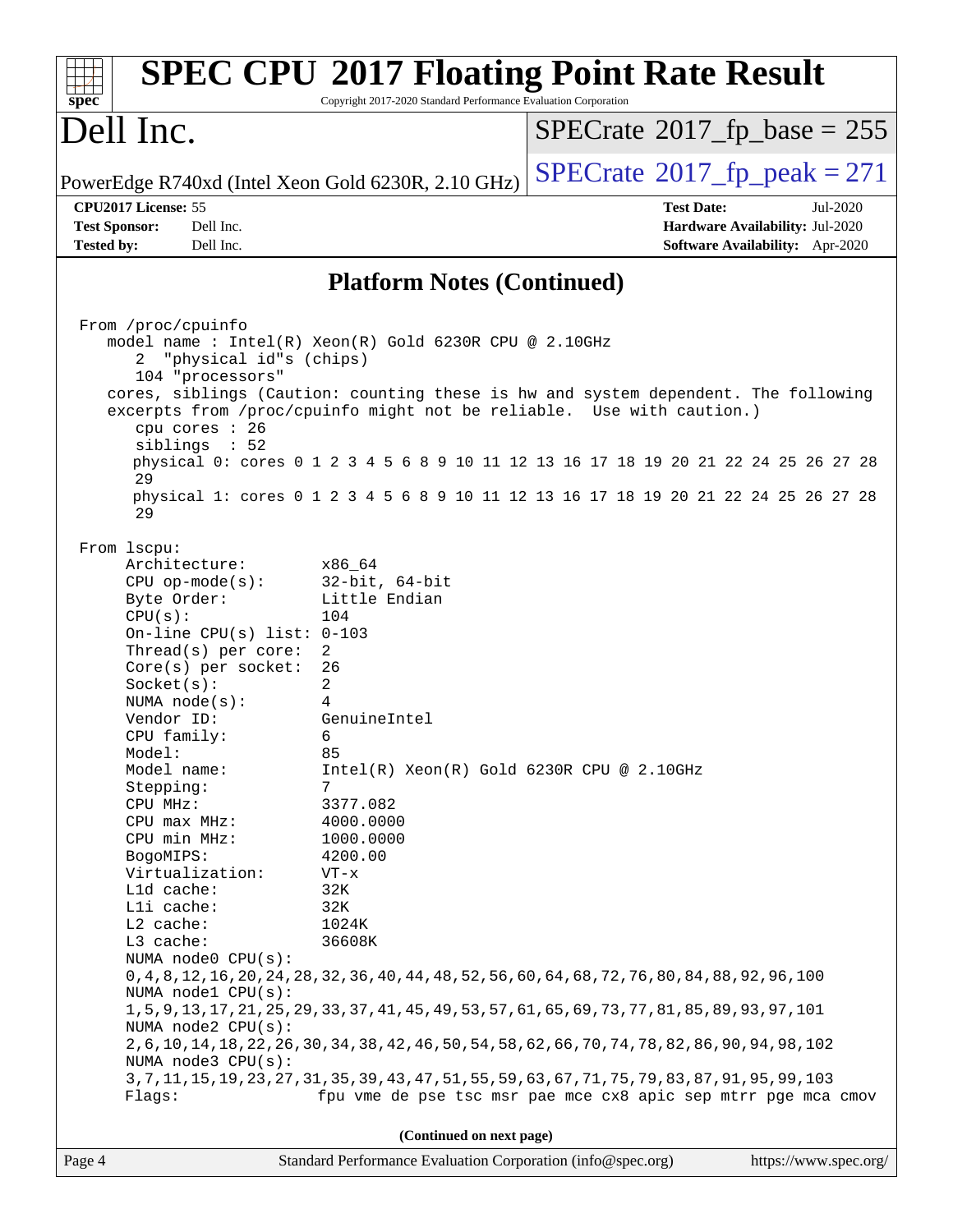| <b>SPEC CPU®2017 Floating Point Rate Result</b><br>Copyright 2017-2020 Standard Performance Evaluation Corporation<br>$spec^*$                                                                                                                                                                                                                                                                                                                                                                                                                                                                                                                                                                                                                                                                                                                                                                |                                                                                                            |
|-----------------------------------------------------------------------------------------------------------------------------------------------------------------------------------------------------------------------------------------------------------------------------------------------------------------------------------------------------------------------------------------------------------------------------------------------------------------------------------------------------------------------------------------------------------------------------------------------------------------------------------------------------------------------------------------------------------------------------------------------------------------------------------------------------------------------------------------------------------------------------------------------|------------------------------------------------------------------------------------------------------------|
| Dell Inc.                                                                                                                                                                                                                                                                                                                                                                                                                                                                                                                                                                                                                                                                                                                                                                                                                                                                                     | $SPECrate^{\circ}2017$ fp base = 255                                                                       |
| PowerEdge R740xd (Intel Xeon Gold 6230R, 2.10 GHz)                                                                                                                                                                                                                                                                                                                                                                                                                                                                                                                                                                                                                                                                                                                                                                                                                                            | $SPECTate@2017_fp\_peak = 271$                                                                             |
| CPU2017 License: 55<br>Dell Inc.<br><b>Test Sponsor:</b><br>Dell Inc.<br><b>Tested by:</b>                                                                                                                                                                                                                                                                                                                                                                                                                                                                                                                                                                                                                                                                                                                                                                                                    | <b>Test Date:</b><br>Jul-2020<br>Hardware Availability: Jul-2020<br><b>Software Availability:</b> Apr-2020 |
| <b>Platform Notes (Continued)</b>                                                                                                                                                                                                                                                                                                                                                                                                                                                                                                                                                                                                                                                                                                                                                                                                                                                             |                                                                                                            |
| pat pse36 clflush dts acpi mmx fxsr sse sse2 ss ht tm pbe syscall nx pdpelgb rdtscp<br>lm constant_tsc art arch_perfmon pebs bts rep_good nopl xtopology nonstop_tsc cpuid<br>aperfmperf pni pclmulqdq dtes64 monitor ds_cpl vmx smx est tm2 ssse3 sdbg fma cx16<br>xtpr pdcm pcid dca sse4_1 sse4_2 x2apic movbe popcnt tsc_deadline_timer aes xsave<br>avx f16c rdrand lahf_lm abm 3dnowprefetch cpuid_fault epb cat_13 cdp_13<br>invpcid_single intel_ppin ssbd mba ibrs ibpb stibp ibrs_enhanced tpr_shadow vnmi<br>flexpriority ept vpid fsgsbase tsc_adjust bmil hle avx2 smep bmi2 erms invpcid rtm<br>cqm mpx rdt_a avx512f avx512dq rdseed adx smap clflushopt clwb intel_pt avx512cd<br>avx512bw avx512vl xsaveopt xsavec xgetbvl xsaves cqm_llc cqm_occup_llc cqm_mbm_total<br>cqm_mbm_local dtherm ida arat pln pts pku ospke avx512_vnni md_clear flush_l1d<br>arch_capabilities |                                                                                                            |
| /proc/cpuinfo cache data<br>cache size $: 36608$ KB                                                                                                                                                                                                                                                                                                                                                                                                                                                                                                                                                                                                                                                                                                                                                                                                                                           |                                                                                                            |
| From numactl --hardware WARNING: a numactl 'node' might or might not correspond to a<br>physical chip.<br>$available: 4 nodes (0-3)$<br>node 0 cpus: 0 4 8 12 16 20 24 28 32 36 40 44 48 52 56 60 64 68 72 76 80 84 88 92 96<br>100                                                                                                                                                                                                                                                                                                                                                                                                                                                                                                                                                                                                                                                           |                                                                                                            |
| node 0 size: 192071 MB<br>node 0 free: 191636 MB<br>node 1 cpus: 1 5 9 13 17 21 25 29 33 37 41 45 49 53 57 61 65 69 73 77 81 85 89 93 97<br>101                                                                                                                                                                                                                                                                                                                                                                                                                                                                                                                                                                                                                                                                                                                                               |                                                                                                            |
| node 1 size: 193505 MB<br>node 1 free: 192410 MB<br>node 2 cpus: 2 6 10 14 18 22 26 30 34 38 42 46 50 54 58 62 66 70 74 78 82 86 90 94 98<br>102                                                                                                                                                                                                                                                                                                                                                                                                                                                                                                                                                                                                                                                                                                                                              |                                                                                                            |
| node 2 size: 193530 MB<br>node 2 free: 193168 MB<br>node 3 cpus: 3 7 11 15 19 23 27 31 35 39 43 47 51 55 59 63 67 71 75 79 83 87 91 95 99<br>103                                                                                                                                                                                                                                                                                                                                                                                                                                                                                                                                                                                                                                                                                                                                              |                                                                                                            |
| node 3 size: 193530 MB<br>node 3 free: 184131 MB<br>node distances:<br>node<br>$\mathbf{1}$<br>2<br>$\overline{0}$<br>3<br>21<br>11<br>0 :<br>10<br>- 21<br>1:<br>10<br>21<br>-11<br>21<br>21<br>21<br>2:<br>11<br>10<br>3:<br>21<br>11<br>21<br>10<br>From /proc/meminfo<br>MemTotal:<br>791180780 kB<br>HugePages_Total:<br>0<br>Hugepagesize:<br>2048 kB<br>From /etc/*release* /etc/*version*                                                                                                                                                                                                                                                                                                                                                                                                                                                                                             |                                                                                                            |
| (Continued on next page)                                                                                                                                                                                                                                                                                                                                                                                                                                                                                                                                                                                                                                                                                                                                                                                                                                                                      |                                                                                                            |
| Standard Performance Evaluation Corporation (info@spec.org)<br>Page 5                                                                                                                                                                                                                                                                                                                                                                                                                                                                                                                                                                                                                                                                                                                                                                                                                         | https://www.spec.org/                                                                                      |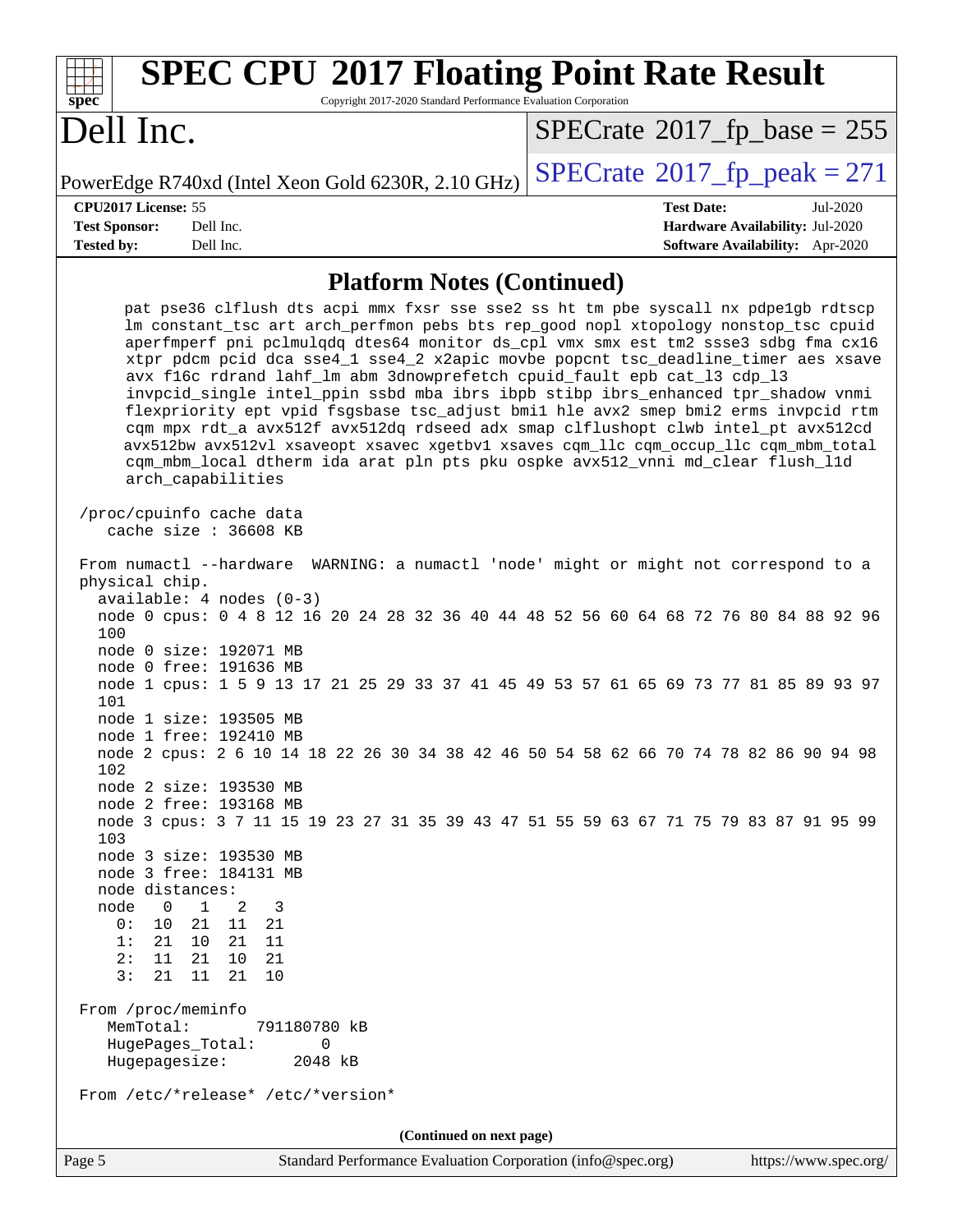| <b>SPEC CPU®2017 Floating Point Rate Result</b><br>Copyright 2017-2020 Standard Performance Evaluation Corporation<br>$spec^*$                                                                                                                                                                                                                                                                                                                                                                                                                                                                                        |                                                                                                                                                   |
|-----------------------------------------------------------------------------------------------------------------------------------------------------------------------------------------------------------------------------------------------------------------------------------------------------------------------------------------------------------------------------------------------------------------------------------------------------------------------------------------------------------------------------------------------------------------------------------------------------------------------|---------------------------------------------------------------------------------------------------------------------------------------------------|
| Dell Inc.                                                                                                                                                                                                                                                                                                                                                                                                                                                                                                                                                                                                             | $SPECTate@2017_fp\_base = 255$                                                                                                                    |
| PowerEdge R740xd (Intel Xeon Gold 6230R, 2.10 GHz)                                                                                                                                                                                                                                                                                                                                                                                                                                                                                                                                                                    | $SPECTate@2017_fp\_peak = 271$                                                                                                                    |
| CPU2017 License: 55<br><b>Test Sponsor:</b><br>Dell Inc.                                                                                                                                                                                                                                                                                                                                                                                                                                                                                                                                                              | <b>Test Date:</b><br>Jul-2020<br>Hardware Availability: Jul-2020                                                                                  |
| Dell Inc.<br><b>Tested by:</b>                                                                                                                                                                                                                                                                                                                                                                                                                                                                                                                                                                                        | Software Availability: Apr-2020                                                                                                                   |
| <b>Platform Notes (Continued)</b>                                                                                                                                                                                                                                                                                                                                                                                                                                                                                                                                                                                     |                                                                                                                                                   |
| os-release:<br>NAME="Red Hat Enterprise Linux"<br>VERSION="8.1 (Ootpa)"<br>ID="rhel"<br>ID LIKE="fedora"<br>VERSION_ID="8.1"<br>PLATFORM_ID="platform:el8"<br>PRETTY_NAME="Red Hat Enterprise Linux 8.1 (Ootpa)"<br>ANSI COLOR="0;31"<br>redhat-release: Red Hat Enterprise Linux release 8.1 (Ootpa)<br>system-release: Red Hat Enterprise Linux release 8.1 (Ootpa)<br>system-release-cpe: cpe:/o:redhat:enterprise_linux:8.1:ga<br>uname $-a$ :<br>Linux user-pc.spa.lab 4.18.0-147.el8.x86_64 #1 SMP Thu Sep 26 15:52:44 UTC 2019 x86_64<br>x86_64 x86_64 GNU/Linux<br>Kernel self-reported vulnerability status: |                                                                                                                                                   |
| CVE-2018-3620 (L1 Terminal Fault):<br>Not affected<br>Microarchitectural Data Sampling:<br>Not affected<br>CVE-2017-5754 (Meltdown):<br>Not affected<br>CVE-2018-3639 (Speculative Store Bypass): Mitigation: Speculative Store Bypass disabled<br>$CVE-2017-5753$ (Spectre variant 1):<br>$CVE-2017-5715$ (Spectre variant 2):<br>RSB filling                                                                                                                                                                                                                                                                        | via prctl and seccomp<br>Mitigation: usercopy/swapgs barriers and __user<br>pointer sanitization<br>Mitigation: Enhanced IBRS, IBPB: conditional, |
| run-level 3 Jul 2 06:22 last=5<br>SPEC is set to: /mnt/ramdisk/cpu2017-ic19.1u1<br>Size Used Avail Use% Mounted on<br>Type<br>Filesystem                                                                                                                                                                                                                                                                                                                                                                                                                                                                              |                                                                                                                                                   |
| tmpfs<br>tmpfs<br>225G 4.3G 221G<br>From /sys/devices/virtual/dmi/id<br>Dell Inc. 2.7.7 05/04/2020<br>BIOS:<br>Vendor: Dell Inc.<br>Product: PowerEdge R740xd<br>Product Family: PowerEdge<br>Serial: F5BMCS2<br>Additional information from dmidecode follows. WARNING: Use caution when you interpret<br>this section. The 'dmidecode' program reads system data which is "intended to allow<br>hardware to be accurately determined", but the intent may not be met, as there are                                                                                                                                  | 2% /mnt/ramdisk                                                                                                                                   |
| frequent changes to hardware, firmware, and the "DMTF SMBIOS" standard.<br>Memory:                                                                                                                                                                                                                                                                                                                                                                                                                                                                                                                                    |                                                                                                                                                   |
| (Continued on next page)                                                                                                                                                                                                                                                                                                                                                                                                                                                                                                                                                                                              |                                                                                                                                                   |
| Page 6<br>Standard Performance Evaluation Corporation (info@spec.org)                                                                                                                                                                                                                                                                                                                                                                                                                                                                                                                                                 | https://www.spec.org/                                                                                                                             |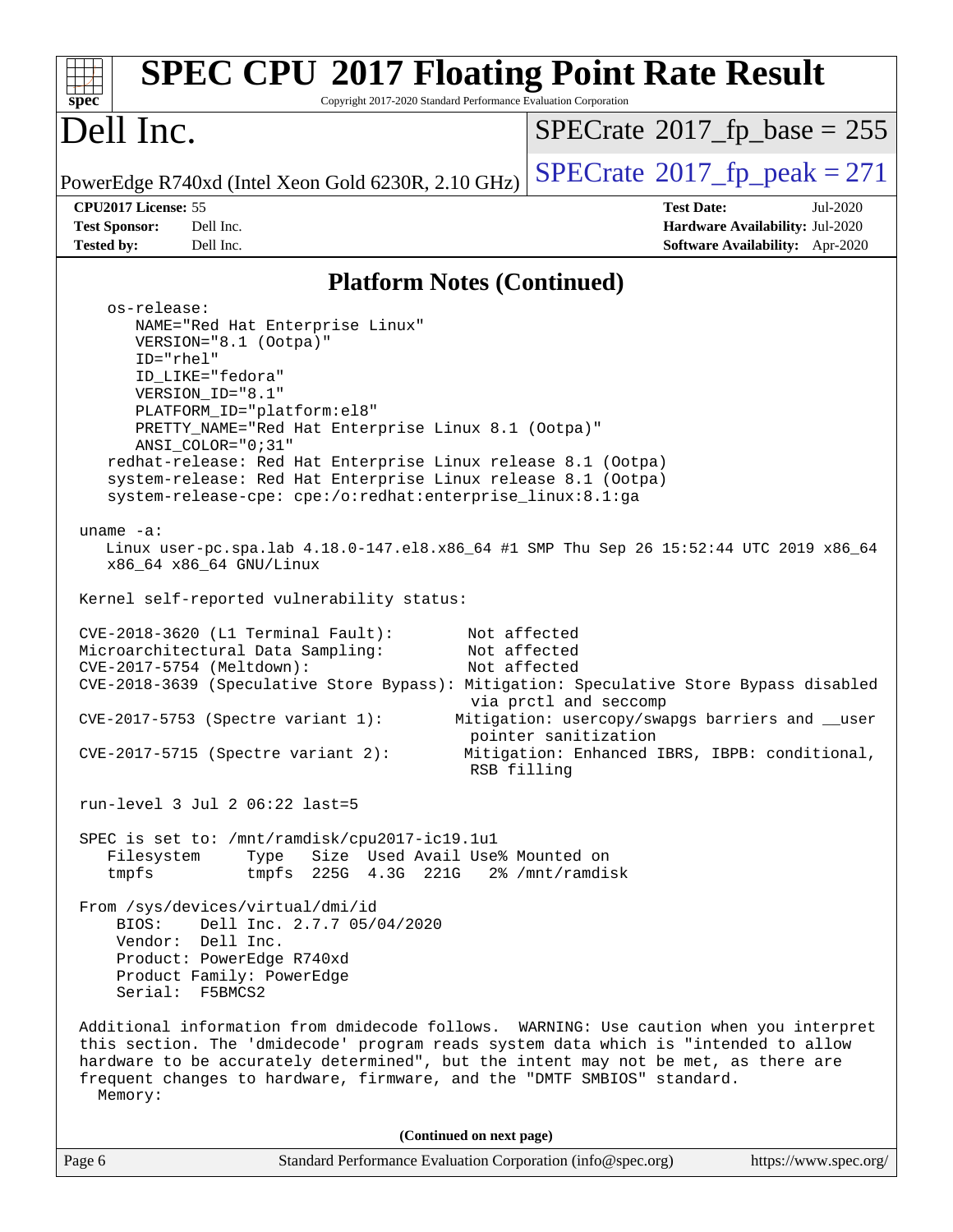| <b>SPEC CPU®2017 Floating Point Rate Result</b><br>Copyright 2017-2020 Standard Performance Evaluation Corporation<br>spec <sup>®</sup>                                                                                                    |                                       |  |  |  |
|--------------------------------------------------------------------------------------------------------------------------------------------------------------------------------------------------------------------------------------------|---------------------------------------|--|--|--|
| Dell Inc.                                                                                                                                                                                                                                  | $SPECrate^{\circ}2017$ _fp_base = 255 |  |  |  |
| PowerEdge R740xd (Intel Xeon Gold 6230R, 2.10 GHz)                                                                                                                                                                                         | $SPECrate^{\circ}2017$ _fp_peak = 271 |  |  |  |
| CPU2017 License: 55                                                                                                                                                                                                                        | <b>Test Date:</b><br>Jul-2020         |  |  |  |
| <b>Test Sponsor:</b><br>Dell Inc.                                                                                                                                                                                                          | Hardware Availability: Jul-2020       |  |  |  |
| Tested by:<br>Dell Inc.                                                                                                                                                                                                                    | Software Availability: Apr-2020       |  |  |  |
| <b>Platform Notes (Continued)</b><br>19x 00AD00B300AD HMA84GR7CJR4N-WM 32 GB 2 rank 2933<br>1x 00AD063200AD HMA84GR7CJR4N-WM 32 GB 2 rank 2933<br>4x 00AD069D00AD HMA84GR7CJR4N-WM 32 GB 2 rank 2933<br>(End of data from sysinfo program) |                                       |  |  |  |
| <b>Compiler Version Notes</b>                                                                                                                                                                                                              |                                       |  |  |  |
|                                                                                                                                                                                                                                            |                                       |  |  |  |
| 519.1bm_r(base, peak) 538.imagick_r(base, peak)<br>C<br>544.nab_r(base, peak)                                                                                                                                                              |                                       |  |  |  |
|                                                                                                                                                                                                                                            |                                       |  |  |  |
| Intel(R) C Compiler for applications running on Intel(R) 64, Version 2021.1<br>NextGen Build 20200304                                                                                                                                      |                                       |  |  |  |
| Copyright (C) 1985-2020 Intel Corporation. All rights reserved.                                                                                                                                                                            |                                       |  |  |  |
|                                                                                                                                                                                                                                            |                                       |  |  |  |
|                                                                                                                                                                                                                                            |                                       |  |  |  |
| 508.namd_r(base, peak) 510.parest_r(base, peak)<br>$C++$                                                                                                                                                                                   |                                       |  |  |  |
| Intel(R) C++ Compiler for applications running on Intel(R) 64, Version 2021.1                                                                                                                                                              |                                       |  |  |  |
| NextGen Build 20200304                                                                                                                                                                                                                     |                                       |  |  |  |
| Copyright (C) 1985-2020 Intel Corporation. All rights reserved.                                                                                                                                                                            |                                       |  |  |  |
|                                                                                                                                                                                                                                            |                                       |  |  |  |
|                                                                                                                                                                                                                                            |                                       |  |  |  |
| 511.povray_r(base) 526.blender_r(base, peak)<br>$C++$ , $C$                                                                                                                                                                                |                                       |  |  |  |
| Intel(R) $C++$ Compiler for applications running on Intel(R) 64, Version 2021.1                                                                                                                                                            |                                       |  |  |  |
| NextGen Build 20200304                                                                                                                                                                                                                     |                                       |  |  |  |
| Copyright (C) 1985-2020 Intel Corporation. All rights reserved.<br>Intel(R) C Compiler for applications running on Intel(R) $64$ , Version 2021.1                                                                                          |                                       |  |  |  |
| NextGen Build 20200304                                                                                                                                                                                                                     |                                       |  |  |  |
| Copyright (C) 1985-2020 Intel Corporation. All rights reserved.<br>______________________________________                                                                                                                                  |                                       |  |  |  |
|                                                                                                                                                                                                                                            |                                       |  |  |  |
|                                                                                                                                                                                                                                            |                                       |  |  |  |
| $C++$ , $C$   511.povray_r(peak)<br>________________________________                                                                                                                                                                       |                                       |  |  |  |
| Intel(R) $C++$ Intel(R) 64 Compiler for applications running on Intel(R) 64,<br>Version 19.1.1.217 Build 20200306                                                                                                                          |                                       |  |  |  |
| Copyright (C) 1985-2020 Intel Corporation. All rights reserved.                                                                                                                                                                            |                                       |  |  |  |
| Intel(R) C Intel(R) 64 Compiler for applications running on Intel(R) 64,<br>Version 19.1.1.217 Build 20200306                                                                                                                              |                                       |  |  |  |
| Copyright (C) 1985-2020 Intel Corporation. All rights reserved.                                                                                                                                                                            |                                       |  |  |  |
|                                                                                                                                                                                                                                            |                                       |  |  |  |
|                                                                                                                                                                                                                                            |                                       |  |  |  |
| (Continued on next page)                                                                                                                                                                                                                   |                                       |  |  |  |
| Page 7<br>Standard Performance Evaluation Corporation (info@spec.org)                                                                                                                                                                      | https://www.spec.org/                 |  |  |  |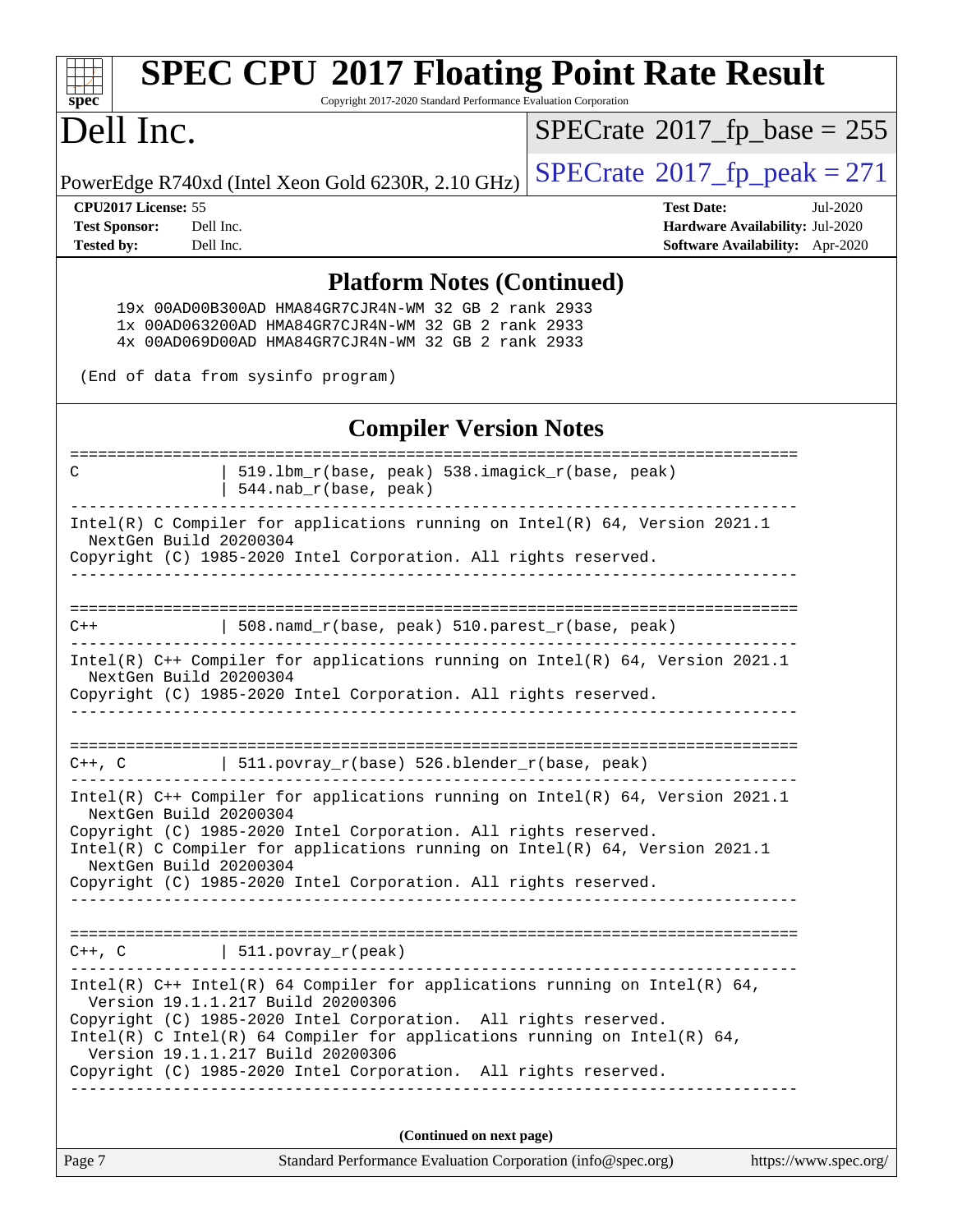| <b>SPEC CPU®2017 Floating Point Rate Result</b><br>spec <sup>®</sup><br>Copyright 2017-2020 Standard Performance Evaluation Corporation                                                                                                                                                                                                                                                                                                                                                                                                            |                                                                                                            |
|----------------------------------------------------------------------------------------------------------------------------------------------------------------------------------------------------------------------------------------------------------------------------------------------------------------------------------------------------------------------------------------------------------------------------------------------------------------------------------------------------------------------------------------------------|------------------------------------------------------------------------------------------------------------|
| Dell Inc.                                                                                                                                                                                                                                                                                                                                                                                                                                                                                                                                          | $SPECrate^{\circ}2017_fp\_base = 255$                                                                      |
| PowerEdge R740xd (Intel Xeon Gold 6230R, 2.10 GHz)                                                                                                                                                                                                                                                                                                                                                                                                                                                                                                 | $SPECTate@2017_fp\_peak = 271$                                                                             |
| CPU2017 License: 55<br><b>Test Sponsor:</b><br>Dell Inc.<br><b>Tested by:</b><br>Dell Inc.                                                                                                                                                                                                                                                                                                                                                                                                                                                         | <b>Test Date:</b><br>Jul-2020<br>Hardware Availability: Jul-2020<br><b>Software Availability:</b> Apr-2020 |
| <b>Compiler Version Notes (Continued)</b>                                                                                                                                                                                                                                                                                                                                                                                                                                                                                                          |                                                                                                            |
| =================<br>  $511.povray_r(base) 526.blender_r(base, peak)$<br>$C++$ , $C$                                                                                                                                                                                                                                                                                                                                                                                                                                                               | -------------------------------------                                                                      |
| Intel(R) C++ Compiler for applications running on Intel(R) 64, Version 2021.1<br>NextGen Build 20200304                                                                                                                                                                                                                                                                                                                                                                                                                                            |                                                                                                            |
| Copyright (C) 1985-2020 Intel Corporation. All rights reserved.<br>Intel(R) C Compiler for applications running on $Intel(R) 64$ , Version 2021.1<br>NextGen Build 20200304<br>Copyright (C) 1985-2020 Intel Corporation. All rights reserved.                                                                                                                                                                                                                                                                                                     |                                                                                                            |
|                                                                                                                                                                                                                                                                                                                                                                                                                                                                                                                                                    |                                                                                                            |
| $C++$ , $C$<br>$\vert$ 511.povray_r(peak)                                                                                                                                                                                                                                                                                                                                                                                                                                                                                                          |                                                                                                            |
| Intel(R) $C++$ Intel(R) 64 Compiler for applications running on Intel(R) 64,<br>Version 19.1.1.217 Build 20200306<br>Copyright (C) 1985-2020 Intel Corporation. All rights reserved.<br>Intel(R) C Intel(R) 64 Compiler for applications running on Intel(R) 64,<br>Version 19.1.1.217 Build 20200306<br>Copyright (C) 1985-2020 Intel Corporation. All rights reserved.                                                                                                                                                                           |                                                                                                            |
| C++, C, Fortran   507.cactuBSSN_r(base, peak)                                                                                                                                                                                                                                                                                                                                                                                                                                                                                                      |                                                                                                            |
| Intel(R) C++ Compiler for applications running on Intel(R) 64, Version 2021.1<br>NextGen Build 20200304<br>Copyright (C) 1985-2020 Intel Corporation. All rights reserved.<br>Intel(R) C Compiler for applications running on Intel(R) 64, Version 2021.1<br>NextGen Build 20200304<br>Copyright (C) 1985-2020 Intel Corporation. All rights reserved.<br>$Intel(R)$ Fortran Intel(R) 64 Compiler for applications running on Intel(R)<br>64, Version 19.1.1.217 Build 20200306<br>Copyright (C) 1985-2020 Intel Corporation. All rights reserved. |                                                                                                            |
| 503.bwaves_r(base, peak) 549.fotonik3d_r(base, peak)<br>Fortran<br>554.roms_r(base, peak)                                                                                                                                                                                                                                                                                                                                                                                                                                                          |                                                                                                            |
| $Intel(R)$ Fortran Intel(R) 64 Compiler for applications running on Intel(R)<br>64, Version 19.1.1.217 Build 20200306<br>Copyright (C) 1985-2020 Intel Corporation. All rights reserved.                                                                                                                                                                                                                                                                                                                                                           |                                                                                                            |
|                                                                                                                                                                                                                                                                                                                                                                                                                                                                                                                                                    |                                                                                                            |
| (Continued on next page)<br>Page 8<br>Standard Performance Evaluation Corporation (info@spec.org)                                                                                                                                                                                                                                                                                                                                                                                                                                                  | https://www.spec.org/                                                                                      |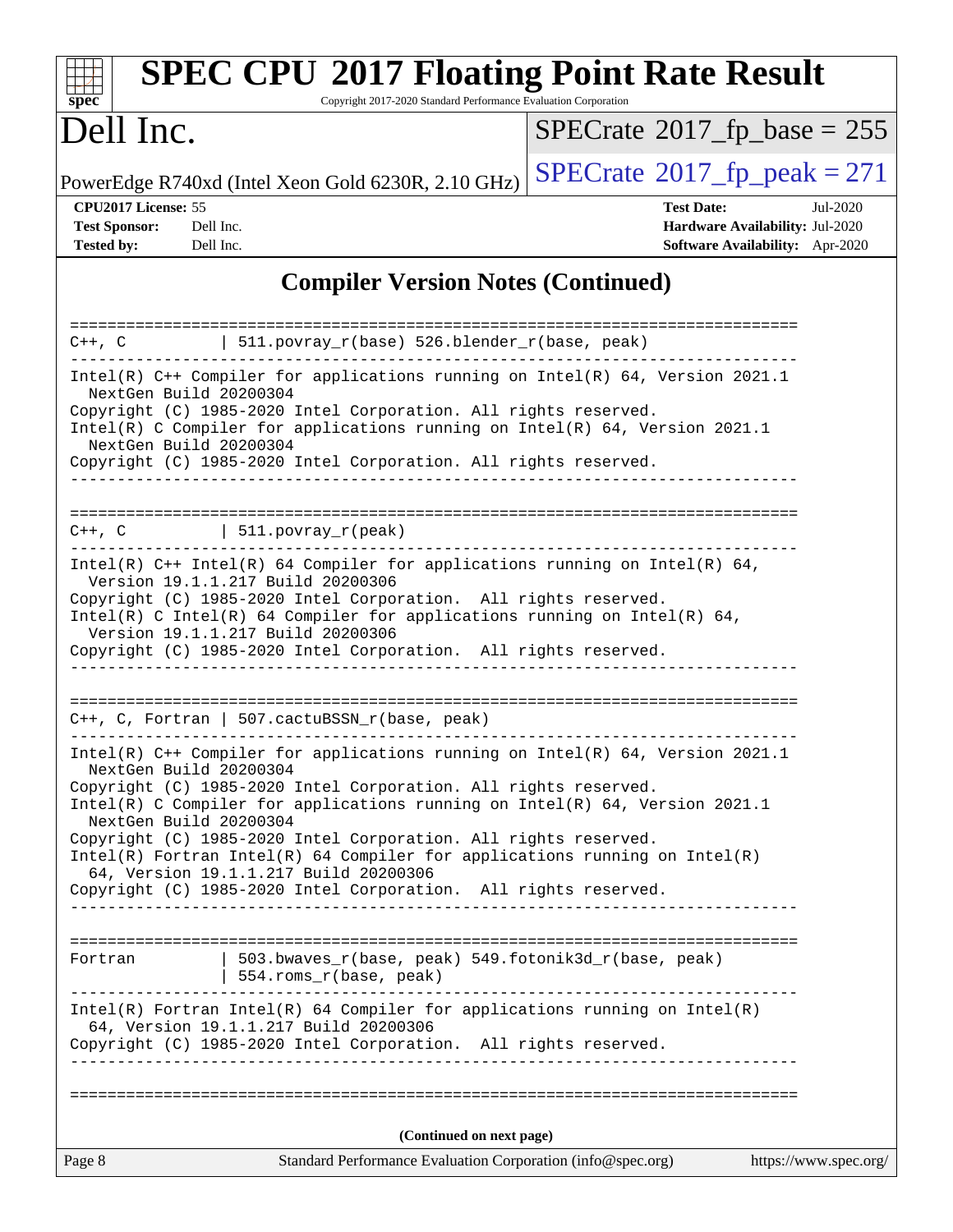| <b>SPEC CPU®2017 Floating Point Rate Result</b><br>Copyright 2017-2020 Standard Performance Evaluation Corporation<br>spec <sup>®</sup>                                                                                                                                                                                                                                        |                                                                                                     |
|--------------------------------------------------------------------------------------------------------------------------------------------------------------------------------------------------------------------------------------------------------------------------------------------------------------------------------------------------------------------------------|-----------------------------------------------------------------------------------------------------|
| Dell Inc.                                                                                                                                                                                                                                                                                                                                                                      | $SPECrate^{\circ}2017$ fp base = 255                                                                |
| PowerEdge R740xd (Intel Xeon Gold 6230R, 2.10 GHz)                                                                                                                                                                                                                                                                                                                             | $SPECrate^{\circ}2017$ _fp_peak = 271                                                               |
| CPU2017 License: 55<br><b>Test Sponsor:</b><br>Dell Inc.<br><b>Tested by:</b><br>Dell Inc.                                                                                                                                                                                                                                                                                     | <b>Test Date:</b><br>Jul-2020<br>Hardware Availability: Jul-2020<br>Software Availability: Apr-2020 |
| <b>Compiler Version Notes (Continued)</b><br>Fortran, $C$   521.wrf_r(base) 527.cam4_r(base, peak)                                                                                                                                                                                                                                                                             |                                                                                                     |
| $Intel(R)$ Fortran Intel(R) 64 Compiler for applications running on Intel(R)<br>64, Version 19.1.1.217 Build 20200306<br>Copyright (C) 1985-2020 Intel Corporation. All rights reserved.<br>Intel(R) C Compiler for applications running on Intel(R) 64, Version 2021.1<br>NextGen Build 20200304<br>Copyright (C) 1985-2020 Intel Corporation. All rights reserved.           |                                                                                                     |
| Fortran, $C$   521.wrf_r(peak)                                                                                                                                                                                                                                                                                                                                                 |                                                                                                     |
| $Intel(R)$ Fortran Intel(R) 64 Compiler for applications running on Intel(R)<br>64, Version 19.1.1.217 Build 20200306<br>Copyright (C) 1985-2020 Intel Corporation. All rights reserved.<br>$Intel(R)$ C Intel(R) 64 Compiler for applications running on Intel(R) 64,<br>Version 19.1.1.217 Build 20200306<br>Copyright (C) 1985-2020 Intel Corporation. All rights reserved. |                                                                                                     |
| Fortran, C $\vert$ 521.wrf_r(base) 527.cam4_r(base, peak)                                                                                                                                                                                                                                                                                                                      |                                                                                                     |
| $Intel(R)$ Fortran Intel(R) 64 Compiler for applications running on Intel(R)<br>64, Version 19.1.1.217 Build 20200306<br>Copyright (C) 1985-2020 Intel Corporation. All rights reserved.<br>Intel(R) C Compiler for applications running on Intel(R) 64, Version 2021.1<br>NextGen Build 20200304<br>Copyright (C) 1985-2020 Intel Corporation. All rights reserved.           |                                                                                                     |
| Fortran, $C$   521.wrf_r(peak)                                                                                                                                                                                                                                                                                                                                                 |                                                                                                     |
| $Intel(R)$ Fortran Intel(R) 64 Compiler for applications running on Intel(R)<br>64, Version 19.1.1.217 Build 20200306<br>Copyright (C) 1985-2020 Intel Corporation. All rights reserved.<br>Intel(R) C Intel(R) 64 Compiler for applications running on Intel(R) 64,<br>Version 19.1.1.217 Build 20200306<br>Copyright (C) 1985-2020 Intel Corporation. All rights reserved.   |                                                                                                     |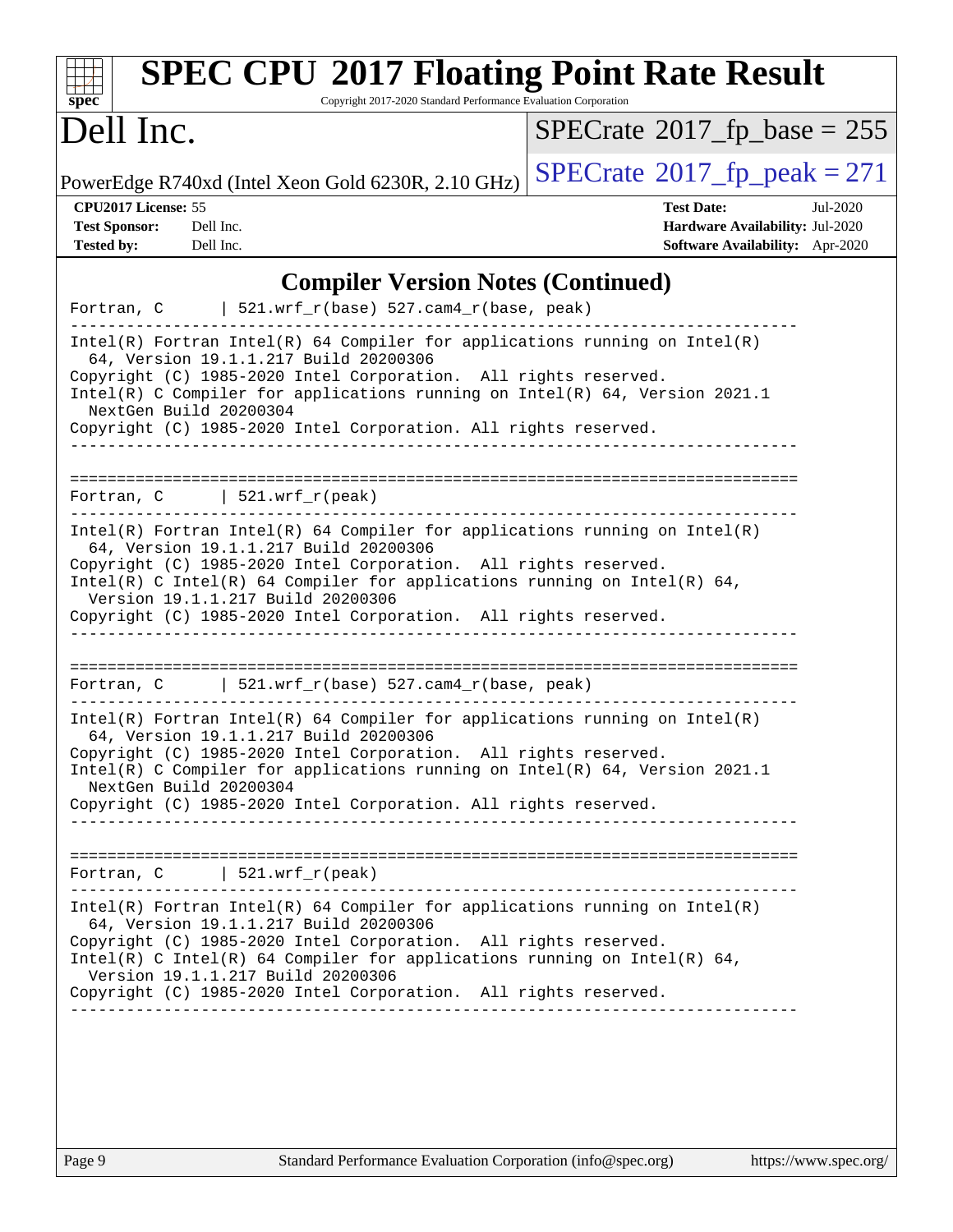| $\begin{array}{ c c c }\n\hline\n\text{spec}^*\n\end{array}$<br><b>SPEC CPU®2017 Floating Point Rate Result</b><br>Copyright 2017-2020 Standard Performance Evaluation Corporation |                                      |
|------------------------------------------------------------------------------------------------------------------------------------------------------------------------------------|--------------------------------------|
| Dell Inc.                                                                                                                                                                          | $SPECrate^{\circ}2017$ fp base = 255 |
| PowerEdge R740xd (Intel Xeon Gold 6230R, 2.10 GHz) $\vert$ SPECrate®2017_fp_peak = 271                                                                                             |                                      |

**[CPU2017 License:](http://www.spec.org/auto/cpu2017/Docs/result-fields.html#CPU2017License)** 55 **[Test Date:](http://www.spec.org/auto/cpu2017/Docs/result-fields.html#TestDate)** Jul-2020 **[Test Sponsor:](http://www.spec.org/auto/cpu2017/Docs/result-fields.html#TestSponsor)** Dell Inc. **[Hardware Availability:](http://www.spec.org/auto/cpu2017/Docs/result-fields.html#HardwareAvailability)** Jul-2020 **[Tested by:](http://www.spec.org/auto/cpu2017/Docs/result-fields.html#Testedby)** Dell Inc. **[Software Availability:](http://www.spec.org/auto/cpu2017/Docs/result-fields.html#SoftwareAvailability)** Apr-2020

### **[Base Compiler Invocation](http://www.spec.org/auto/cpu2017/Docs/result-fields.html#BaseCompilerInvocation)**

[C benchmarks:](http://www.spec.org/auto/cpu2017/Docs/result-fields.html#Cbenchmarks)

[icc](http://www.spec.org/cpu2017/results/res2020q3/cpu2017-20200707-23419.flags.html#user_CCbase_intel_icc_66fc1ee009f7361af1fbd72ca7dcefbb700085f36577c54f309893dd4ec40d12360134090235512931783d35fd58c0460139e722d5067c5574d8eaf2b3e37e92)

[C++ benchmarks:](http://www.spec.org/auto/cpu2017/Docs/result-fields.html#CXXbenchmarks) [icpc](http://www.spec.org/cpu2017/results/res2020q3/cpu2017-20200707-23419.flags.html#user_CXXbase_intel_icpc_c510b6838c7f56d33e37e94d029a35b4a7bccf4766a728ee175e80a419847e808290a9b78be685c44ab727ea267ec2f070ec5dc83b407c0218cded6866a35d07)

[Fortran benchmarks](http://www.spec.org/auto/cpu2017/Docs/result-fields.html#Fortranbenchmarks): [ifort](http://www.spec.org/cpu2017/results/res2020q3/cpu2017-20200707-23419.flags.html#user_FCbase_intel_ifort_8111460550e3ca792625aed983ce982f94888b8b503583aa7ba2b8303487b4d8a21a13e7191a45c5fd58ff318f48f9492884d4413fa793fd88dd292cad7027ca)

[Benchmarks using both Fortran and C:](http://www.spec.org/auto/cpu2017/Docs/result-fields.html#BenchmarksusingbothFortranandC) [ifort](http://www.spec.org/cpu2017/results/res2020q3/cpu2017-20200707-23419.flags.html#user_CC_FCbase_intel_ifort_8111460550e3ca792625aed983ce982f94888b8b503583aa7ba2b8303487b4d8a21a13e7191a45c5fd58ff318f48f9492884d4413fa793fd88dd292cad7027ca) [icc](http://www.spec.org/cpu2017/results/res2020q3/cpu2017-20200707-23419.flags.html#user_CC_FCbase_intel_icc_66fc1ee009f7361af1fbd72ca7dcefbb700085f36577c54f309893dd4ec40d12360134090235512931783d35fd58c0460139e722d5067c5574d8eaf2b3e37e92)

[Benchmarks using both C and C++](http://www.spec.org/auto/cpu2017/Docs/result-fields.html#BenchmarksusingbothCandCXX): [icpc](http://www.spec.org/cpu2017/results/res2020q3/cpu2017-20200707-23419.flags.html#user_CC_CXXbase_intel_icpc_c510b6838c7f56d33e37e94d029a35b4a7bccf4766a728ee175e80a419847e808290a9b78be685c44ab727ea267ec2f070ec5dc83b407c0218cded6866a35d07) [icc](http://www.spec.org/cpu2017/results/res2020q3/cpu2017-20200707-23419.flags.html#user_CC_CXXbase_intel_icc_66fc1ee009f7361af1fbd72ca7dcefbb700085f36577c54f309893dd4ec40d12360134090235512931783d35fd58c0460139e722d5067c5574d8eaf2b3e37e92)

[Benchmarks using Fortran, C, and C++:](http://www.spec.org/auto/cpu2017/Docs/result-fields.html#BenchmarksusingFortranCandCXX) [icpc](http://www.spec.org/cpu2017/results/res2020q3/cpu2017-20200707-23419.flags.html#user_CC_CXX_FCbase_intel_icpc_c510b6838c7f56d33e37e94d029a35b4a7bccf4766a728ee175e80a419847e808290a9b78be685c44ab727ea267ec2f070ec5dc83b407c0218cded6866a35d07) [icc](http://www.spec.org/cpu2017/results/res2020q3/cpu2017-20200707-23419.flags.html#user_CC_CXX_FCbase_intel_icc_66fc1ee009f7361af1fbd72ca7dcefbb700085f36577c54f309893dd4ec40d12360134090235512931783d35fd58c0460139e722d5067c5574d8eaf2b3e37e92) [ifort](http://www.spec.org/cpu2017/results/res2020q3/cpu2017-20200707-23419.flags.html#user_CC_CXX_FCbase_intel_ifort_8111460550e3ca792625aed983ce982f94888b8b503583aa7ba2b8303487b4d8a21a13e7191a45c5fd58ff318f48f9492884d4413fa793fd88dd292cad7027ca)

### **[Base Portability Flags](http://www.spec.org/auto/cpu2017/Docs/result-fields.html#BasePortabilityFlags)**

 503.bwaves\_r: [-DSPEC\\_LP64](http://www.spec.org/cpu2017/results/res2020q3/cpu2017-20200707-23419.flags.html#suite_basePORTABILITY503_bwaves_r_DSPEC_LP64) 507.cactuBSSN\_r: [-DSPEC\\_LP64](http://www.spec.org/cpu2017/results/res2020q3/cpu2017-20200707-23419.flags.html#suite_basePORTABILITY507_cactuBSSN_r_DSPEC_LP64) 508.namd\_r: [-DSPEC\\_LP64](http://www.spec.org/cpu2017/results/res2020q3/cpu2017-20200707-23419.flags.html#suite_basePORTABILITY508_namd_r_DSPEC_LP64) 510.parest\_r: [-DSPEC\\_LP64](http://www.spec.org/cpu2017/results/res2020q3/cpu2017-20200707-23419.flags.html#suite_basePORTABILITY510_parest_r_DSPEC_LP64) 511.povray\_r: [-DSPEC\\_LP64](http://www.spec.org/cpu2017/results/res2020q3/cpu2017-20200707-23419.flags.html#suite_basePORTABILITY511_povray_r_DSPEC_LP64) 519.lbm\_r: [-DSPEC\\_LP64](http://www.spec.org/cpu2017/results/res2020q3/cpu2017-20200707-23419.flags.html#suite_basePORTABILITY519_lbm_r_DSPEC_LP64) 521.wrf\_r: [-DSPEC\\_LP64](http://www.spec.org/cpu2017/results/res2020q3/cpu2017-20200707-23419.flags.html#suite_basePORTABILITY521_wrf_r_DSPEC_LP64) [-DSPEC\\_CASE\\_FLAG](http://www.spec.org/cpu2017/results/res2020q3/cpu2017-20200707-23419.flags.html#b521.wrf_r_baseCPORTABILITY_DSPEC_CASE_FLAG) [-convert big\\_endian](http://www.spec.org/cpu2017/results/res2020q3/cpu2017-20200707-23419.flags.html#user_baseFPORTABILITY521_wrf_r_convert_big_endian_c3194028bc08c63ac5d04de18c48ce6d347e4e562e8892b8bdbdc0214820426deb8554edfa529a3fb25a586e65a3d812c835984020483e7e73212c4d31a38223) 526.blender\_r: [-DSPEC\\_LP64](http://www.spec.org/cpu2017/results/res2020q3/cpu2017-20200707-23419.flags.html#suite_basePORTABILITY526_blender_r_DSPEC_LP64) [-DSPEC\\_LINUX](http://www.spec.org/cpu2017/results/res2020q3/cpu2017-20200707-23419.flags.html#b526.blender_r_baseCPORTABILITY_DSPEC_LINUX) [-funsigned-char](http://www.spec.org/cpu2017/results/res2020q3/cpu2017-20200707-23419.flags.html#user_baseCPORTABILITY526_blender_r_force_uchar_40c60f00ab013830e2dd6774aeded3ff59883ba5a1fc5fc14077f794d777847726e2a5858cbc7672e36e1b067e7e5c1d9a74f7176df07886a243d7cc18edfe67) 527.cam4\_r: [-DSPEC\\_LP64](http://www.spec.org/cpu2017/results/res2020q3/cpu2017-20200707-23419.flags.html#suite_basePORTABILITY527_cam4_r_DSPEC_LP64) [-DSPEC\\_CASE\\_FLAG](http://www.spec.org/cpu2017/results/res2020q3/cpu2017-20200707-23419.flags.html#b527.cam4_r_baseCPORTABILITY_DSPEC_CASE_FLAG) 538.imagick\_r: [-DSPEC\\_LP64](http://www.spec.org/cpu2017/results/res2020q3/cpu2017-20200707-23419.flags.html#suite_basePORTABILITY538_imagick_r_DSPEC_LP64) 544.nab\_r: [-DSPEC\\_LP64](http://www.spec.org/cpu2017/results/res2020q3/cpu2017-20200707-23419.flags.html#suite_basePORTABILITY544_nab_r_DSPEC_LP64) 549.fotonik3d\_r: [-DSPEC\\_LP64](http://www.spec.org/cpu2017/results/res2020q3/cpu2017-20200707-23419.flags.html#suite_basePORTABILITY549_fotonik3d_r_DSPEC_LP64) 554.roms\_r: [-DSPEC\\_LP64](http://www.spec.org/cpu2017/results/res2020q3/cpu2017-20200707-23419.flags.html#suite_basePORTABILITY554_roms_r_DSPEC_LP64)

# **[Base Optimization Flags](http://www.spec.org/auto/cpu2017/Docs/result-fields.html#BaseOptimizationFlags)**

#### [C benchmarks](http://www.spec.org/auto/cpu2017/Docs/result-fields.html#Cbenchmarks):

[-m64](http://www.spec.org/cpu2017/results/res2020q3/cpu2017-20200707-23419.flags.html#user_CCbase_m64-icc) [-qnextgen](http://www.spec.org/cpu2017/results/res2020q3/cpu2017-20200707-23419.flags.html#user_CCbase_f-qnextgen) [-std=c11](http://www.spec.org/cpu2017/results/res2020q3/cpu2017-20200707-23419.flags.html#user_CCbase_std-icc-std_0e1c27790398a4642dfca32ffe6c27b5796f9c2d2676156f2e42c9c44eaad0c049b1cdb667a270c34d979996257aeb8fc440bfb01818dbc9357bd9d174cb8524) [-Wl,-plugin-opt=-x86-branches-within-32B-boundaries](http://www.spec.org/cpu2017/results/res2020q3/cpu2017-20200707-23419.flags.html#user_CCbase_f-x86-branches-within-32B-boundaries_0098b4e4317ae60947b7b728078a624952a08ac37a3c797dfb4ffeb399e0c61a9dd0f2f44ce917e9361fb9076ccb15e7824594512dd315205382d84209e912f3) [-Wl,-z,muldefs](http://www.spec.org/cpu2017/results/res2020q3/cpu2017-20200707-23419.flags.html#user_CCbase_link_force_multiple1_b4cbdb97b34bdee9ceefcfe54f4c8ea74255f0b02a4b23e853cdb0e18eb4525ac79b5a88067c842dd0ee6996c24547a27a4b99331201badda8798ef8a743f577) [-fuse-ld=gold](http://www.spec.org/cpu2017/results/res2020q3/cpu2017-20200707-23419.flags.html#user_CCbase_f-fuse-ld_920b3586e2b8c6e0748b9c84fa9b744736ba725a32cab14ad8f3d4ad28eecb2f59d1144823d2e17006539a88734fe1fc08fc3035f7676166309105a78aaabc32) [-xCORE-AVX512](http://www.spec.org/cpu2017/results/res2020q3/cpu2017-20200707-23419.flags.html#user_CCbase_f-xCORE-AVX512) [-Ofast](http://www.spec.org/cpu2017/results/res2020q3/cpu2017-20200707-23419.flags.html#user_CCbase_f-Ofast) [-ffast-math](http://www.spec.org/cpu2017/results/res2020q3/cpu2017-20200707-23419.flags.html#user_CCbase_f-ffast-math) [-flto](http://www.spec.org/cpu2017/results/res2020q3/cpu2017-20200707-23419.flags.html#user_CCbase_f-flto) [-mfpmath=sse](http://www.spec.org/cpu2017/results/res2020q3/cpu2017-20200707-23419.flags.html#user_CCbase_f-mfpmath_70eb8fac26bde974f8ab713bc9086c5621c0b8d2f6c86f38af0bd7062540daf19db5f3a066d8c6684be05d84c9b6322eb3b5be6619d967835195b93d6c02afa1) [-funroll-loops](http://www.spec.org/cpu2017/results/res2020q3/cpu2017-20200707-23419.flags.html#user_CCbase_f-funroll-loops) [-qopt-mem-layout-trans=4](http://www.spec.org/cpu2017/results/res2020q3/cpu2017-20200707-23419.flags.html#user_CCbase_f-qopt-mem-layout-trans_fa39e755916c150a61361b7846f310bcdf6f04e385ef281cadf3647acec3f0ae266d1a1d22d972a7087a248fd4e6ca390a3634700869573d231a252c784941a8) [-L/usr/local/jemalloc64-5.0.1/lib](http://www.spec.org/cpu2017/results/res2020q3/cpu2017-20200707-23419.flags.html#user_CCbase_jemalloc_link_path64_1_cc289568b1a6c0fd3b62c91b824c27fcb5af5e8098e6ad028160d21144ef1b8aef3170d2acf0bee98a8da324cfe4f67d0a3d0c4cc4673d993d694dc2a0df248b) [-ljemalloc](http://www.spec.org/cpu2017/results/res2020q3/cpu2017-20200707-23419.flags.html#user_CCbase_jemalloc_link_lib_d1249b907c500fa1c0672f44f562e3d0f79738ae9e3c4a9c376d49f265a04b9c99b167ecedbf6711b3085be911c67ff61f150a17b3472be731631ba4d0471706)

**(Continued on next page)**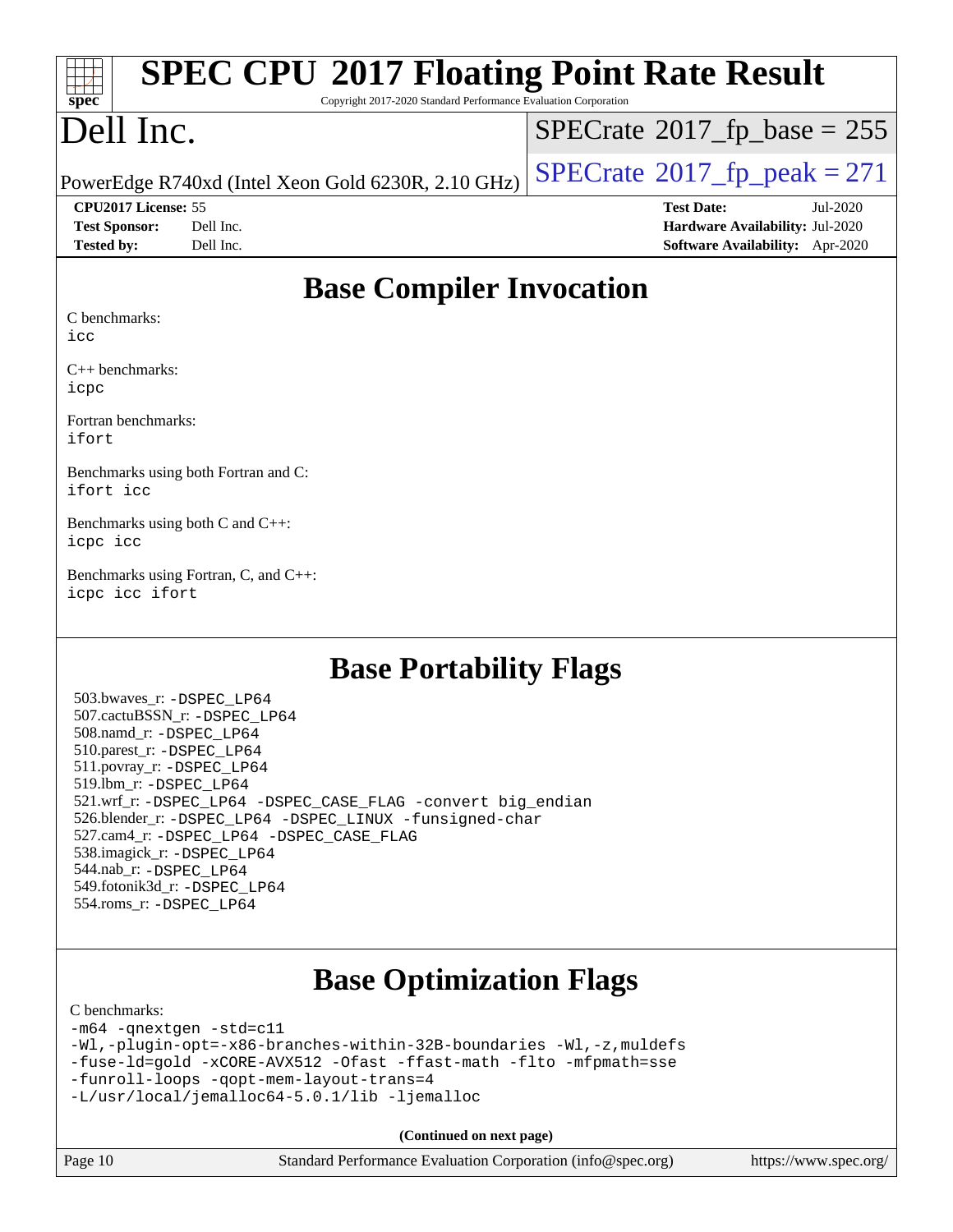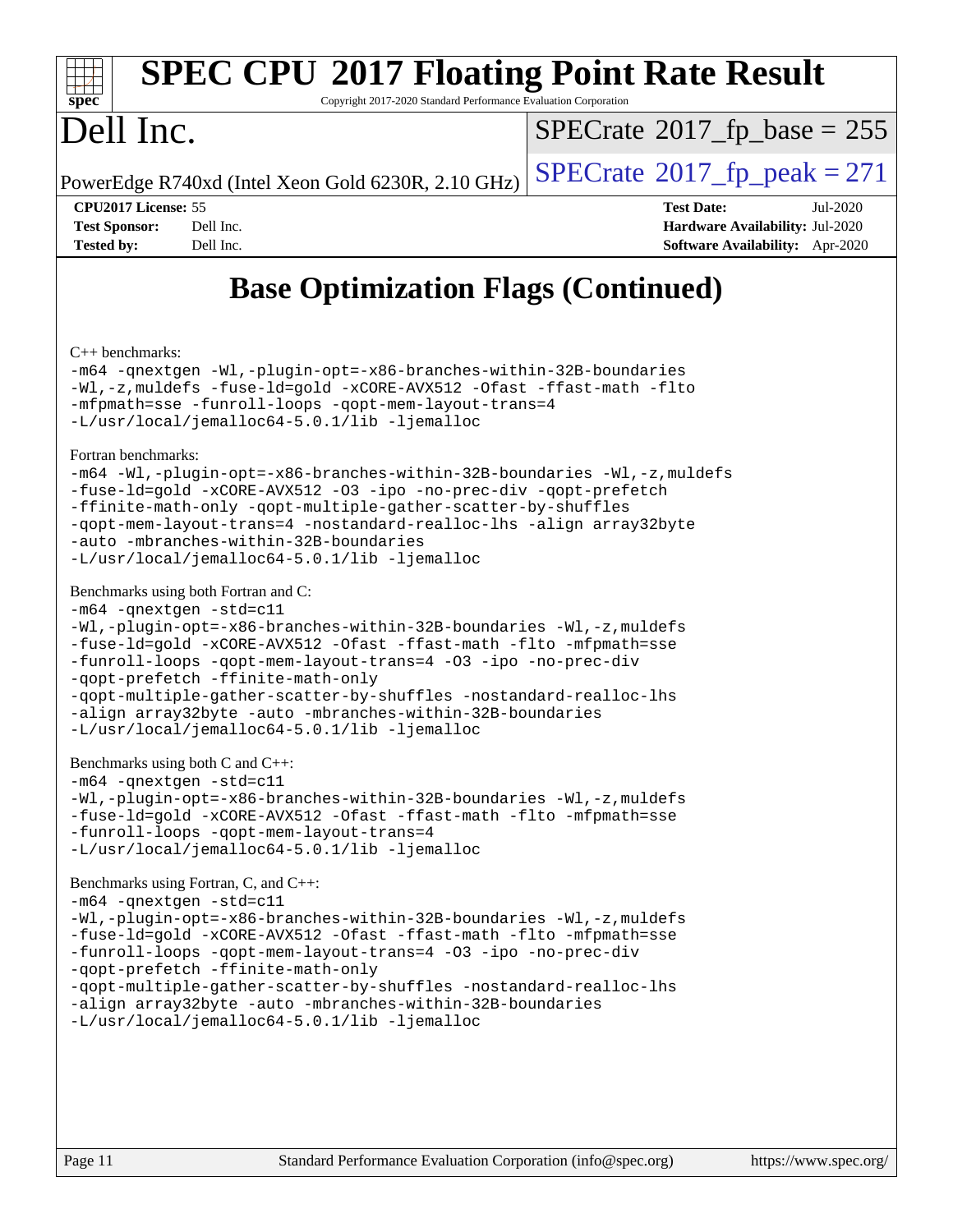| $spec^*$                     | <b>SPEC CPU®2017 Floating Point Rate Result</b><br>Copyright 2017-2020 Standard Performance Evaluation Corporation |                                        |
|------------------------------|--------------------------------------------------------------------------------------------------------------------|----------------------------------------|
| Dell Inc.                    |                                                                                                                    | $SPECrate^{\circ}2017$ fp base = 255   |
|                              | PowerEdge R740xd (Intel Xeon Gold 6230R, 2.10 GHz)                                                                 | $SPECrate^{\circ}2017$ fp peak = 271   |
| CPU2017 License: 55          |                                                                                                                    | <b>Test Date:</b><br>Jul-2020          |
| <b>Test Sponsor:</b>         | Dell Inc.                                                                                                          | Hardware Availability: Jul-2020        |
| <b>Tested by:</b>            | Dell Inc.                                                                                                          | <b>Software Availability:</b> Apr-2020 |
| C benchmarks:<br>icc         | <b>Peak Compiler Invocation</b>                                                                                    |                                        |
| $C_{++}$ benchmarks:<br>icpc |                                                                                                                    |                                        |
| Fortran benchmarks:<br>ifort |                                                                                                                    |                                        |

[Benchmarks using both Fortran and C:](http://www.spec.org/auto/cpu2017/Docs/result-fields.html#BenchmarksusingbothFortranandC) [ifort](http://www.spec.org/cpu2017/results/res2020q3/cpu2017-20200707-23419.flags.html#user_CC_FCpeak_intel_ifort_8111460550e3ca792625aed983ce982f94888b8b503583aa7ba2b8303487b4d8a21a13e7191a45c5fd58ff318f48f9492884d4413fa793fd88dd292cad7027ca) [icc](http://www.spec.org/cpu2017/results/res2020q3/cpu2017-20200707-23419.flags.html#user_CC_FCpeak_intel_icc_66fc1ee009f7361af1fbd72ca7dcefbb700085f36577c54f309893dd4ec40d12360134090235512931783d35fd58c0460139e722d5067c5574d8eaf2b3e37e92)

[Benchmarks using both C and C++](http://www.spec.org/auto/cpu2017/Docs/result-fields.html#BenchmarksusingbothCandCXX): [icpc](http://www.spec.org/cpu2017/results/res2020q3/cpu2017-20200707-23419.flags.html#user_CC_CXXpeak_intel_icpc_c510b6838c7f56d33e37e94d029a35b4a7bccf4766a728ee175e80a419847e808290a9b78be685c44ab727ea267ec2f070ec5dc83b407c0218cded6866a35d07) [icc](http://www.spec.org/cpu2017/results/res2020q3/cpu2017-20200707-23419.flags.html#user_CC_CXXpeak_intel_icc_66fc1ee009f7361af1fbd72ca7dcefbb700085f36577c54f309893dd4ec40d12360134090235512931783d35fd58c0460139e722d5067c5574d8eaf2b3e37e92)

[Benchmarks using Fortran, C, and C++:](http://www.spec.org/auto/cpu2017/Docs/result-fields.html#BenchmarksusingFortranCandCXX) [icpc](http://www.spec.org/cpu2017/results/res2020q3/cpu2017-20200707-23419.flags.html#user_CC_CXX_FCpeak_intel_icpc_c510b6838c7f56d33e37e94d029a35b4a7bccf4766a728ee175e80a419847e808290a9b78be685c44ab727ea267ec2f070ec5dc83b407c0218cded6866a35d07) [icc](http://www.spec.org/cpu2017/results/res2020q3/cpu2017-20200707-23419.flags.html#user_CC_CXX_FCpeak_intel_icc_66fc1ee009f7361af1fbd72ca7dcefbb700085f36577c54f309893dd4ec40d12360134090235512931783d35fd58c0460139e722d5067c5574d8eaf2b3e37e92) [ifort](http://www.spec.org/cpu2017/results/res2020q3/cpu2017-20200707-23419.flags.html#user_CC_CXX_FCpeak_intel_ifort_8111460550e3ca792625aed983ce982f94888b8b503583aa7ba2b8303487b4d8a21a13e7191a45c5fd58ff318f48f9492884d4413fa793fd88dd292cad7027ca)

### **[Peak Portability Flags](http://www.spec.org/auto/cpu2017/Docs/result-fields.html#PeakPortabilityFlags)**

Same as Base Portability Flags

# **[Peak Optimization Flags](http://www.spec.org/auto/cpu2017/Docs/result-fields.html#PeakOptimizationFlags)**

[C benchmarks](http://www.spec.org/auto/cpu2017/Docs/result-fields.html#Cbenchmarks):

519.lbm\_r: basepeak = yes

538.imagick\_r: basepeak = yes

 $544.nab$ <sup>r:</sup> basepeak = yes

[C++ benchmarks:](http://www.spec.org/auto/cpu2017/Docs/result-fields.html#CXXbenchmarks)

508.namd\_r: basepeak = yes

 510.parest\_r: [-m64](http://www.spec.org/cpu2017/results/res2020q3/cpu2017-20200707-23419.flags.html#user_peakCXXLD510_parest_r_m64-icc) [-qnextgen](http://www.spec.org/cpu2017/results/res2020q3/cpu2017-20200707-23419.flags.html#user_peakCXXLD510_parest_r_f-qnextgen) [-Wl,-plugin-opt=-x86-branches-within-32B-boundaries](http://www.spec.org/cpu2017/results/res2020q3/cpu2017-20200707-23419.flags.html#user_peakLDFLAGS510_parest_r_f-x86-branches-within-32B-boundaries_0098b4e4317ae60947b7b728078a624952a08ac37a3c797dfb4ffeb399e0c61a9dd0f2f44ce917e9361fb9076ccb15e7824594512dd315205382d84209e912f3) [-Wl,-z,muldefs](http://www.spec.org/cpu2017/results/res2020q3/cpu2017-20200707-23419.flags.html#user_peakEXTRA_LDFLAGS510_parest_r_link_force_multiple1_b4cbdb97b34bdee9ceefcfe54f4c8ea74255f0b02a4b23e853cdb0e18eb4525ac79b5a88067c842dd0ee6996c24547a27a4b99331201badda8798ef8a743f577) [-fuse-ld=gold](http://www.spec.org/cpu2017/results/res2020q3/cpu2017-20200707-23419.flags.html#user_peakEXTRA_LDFLAGS510_parest_r_f-fuse-ld_920b3586e2b8c6e0748b9c84fa9b744736ba725a32cab14ad8f3d4ad28eecb2f59d1144823d2e17006539a88734fe1fc08fc3035f7676166309105a78aaabc32) [-xCORE-AVX512](http://www.spec.org/cpu2017/results/res2020q3/cpu2017-20200707-23419.flags.html#user_peakCXXOPTIMIZE510_parest_r_f-xCORE-AVX512) [-Ofast](http://www.spec.org/cpu2017/results/res2020q3/cpu2017-20200707-23419.flags.html#user_peakCXXOPTIMIZE510_parest_r_f-Ofast) [-ffast-math](http://www.spec.org/cpu2017/results/res2020q3/cpu2017-20200707-23419.flags.html#user_peakCXXOPTIMIZE510_parest_r_f-ffast-math) [-flto](http://www.spec.org/cpu2017/results/res2020q3/cpu2017-20200707-23419.flags.html#user_peakCXXOPTIMIZE510_parest_r_f-flto) [-mfpmath=sse](http://www.spec.org/cpu2017/results/res2020q3/cpu2017-20200707-23419.flags.html#user_peakCXXOPTIMIZE510_parest_r_f-mfpmath_70eb8fac26bde974f8ab713bc9086c5621c0b8d2f6c86f38af0bd7062540daf19db5f3a066d8c6684be05d84c9b6322eb3b5be6619d967835195b93d6c02afa1) [-funroll-loops](http://www.spec.org/cpu2017/results/res2020q3/cpu2017-20200707-23419.flags.html#user_peakCXXOPTIMIZE510_parest_r_f-funroll-loops) [-qopt-mem-layout-trans=4](http://www.spec.org/cpu2017/results/res2020q3/cpu2017-20200707-23419.flags.html#user_peakCXXOPTIMIZE510_parest_r_f-qopt-mem-layout-trans_fa39e755916c150a61361b7846f310bcdf6f04e385ef281cadf3647acec3f0ae266d1a1d22d972a7087a248fd4e6ca390a3634700869573d231a252c784941a8) [-L/usr/local/jemalloc64-5.0.1/lib](http://www.spec.org/cpu2017/results/res2020q3/cpu2017-20200707-23419.flags.html#user_peakEXTRA_LIBS510_parest_r_jemalloc_link_path64_1_cc289568b1a6c0fd3b62c91b824c27fcb5af5e8098e6ad028160d21144ef1b8aef3170d2acf0bee98a8da324cfe4f67d0a3d0c4cc4673d993d694dc2a0df248b) [-ljemalloc](http://www.spec.org/cpu2017/results/res2020q3/cpu2017-20200707-23419.flags.html#user_peakEXTRA_LIBS510_parest_r_jemalloc_link_lib_d1249b907c500fa1c0672f44f562e3d0f79738ae9e3c4a9c376d49f265a04b9c99b167ecedbf6711b3085be911c67ff61f150a17b3472be731631ba4d0471706)

**(Continued on next page)**

Page 12 Standard Performance Evaluation Corporation [\(info@spec.org\)](mailto:info@spec.org) <https://www.spec.org/>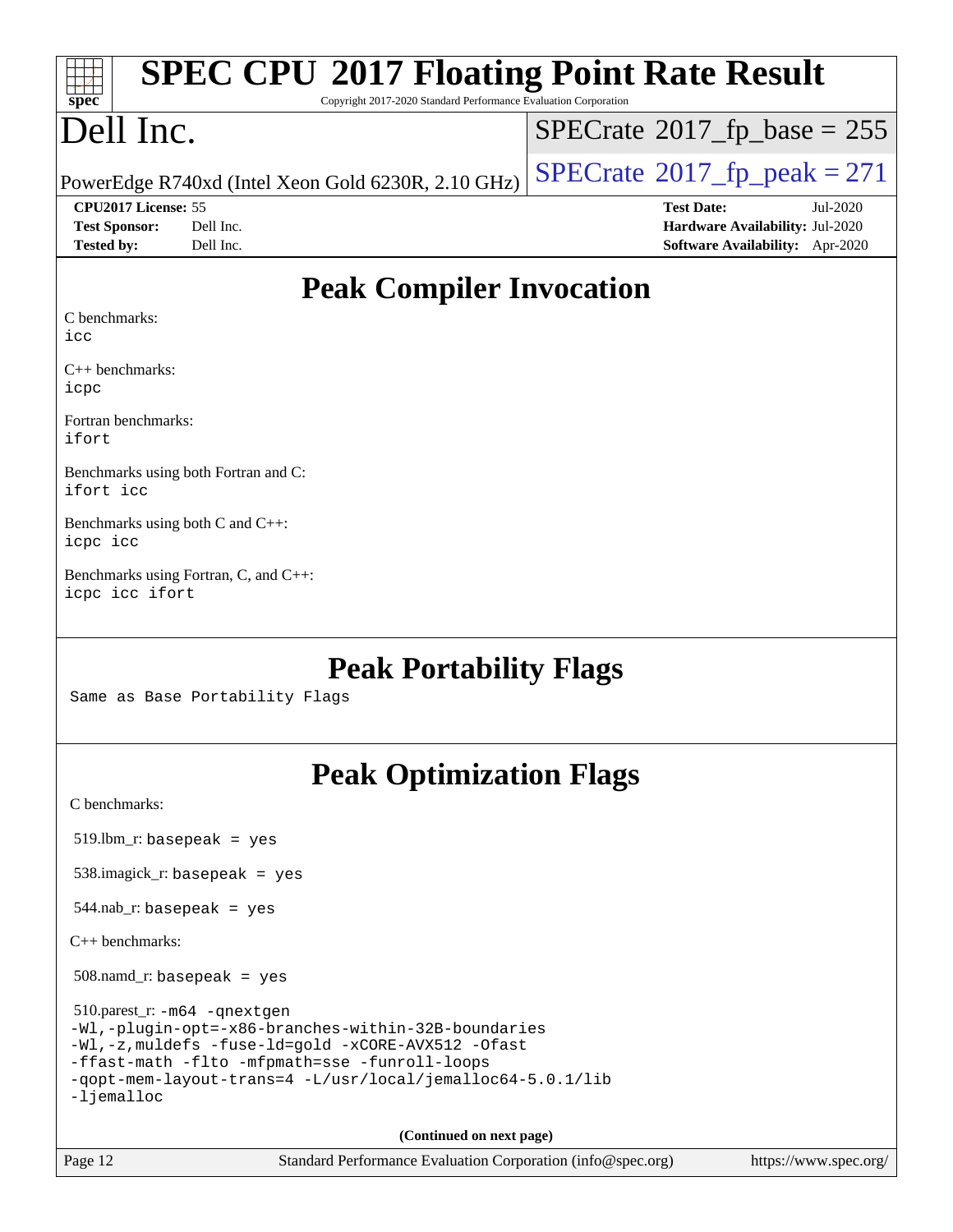| <b>SPEC CPU®2017 Floating Point Rate Result</b><br>Copyright 2017-2020 Standard Performance Evaluation Corporation<br>spec <sup>®</sup>                                                                                                                                                                                                                                                        |                                                                                                            |
|------------------------------------------------------------------------------------------------------------------------------------------------------------------------------------------------------------------------------------------------------------------------------------------------------------------------------------------------------------------------------------------------|------------------------------------------------------------------------------------------------------------|
| Dell Inc.                                                                                                                                                                                                                                                                                                                                                                                      | $SPECrate^{\circ}2017$ [p base = 255                                                                       |
| PowerEdge R740xd (Intel Xeon Gold 6230R, 2.10 GHz)                                                                                                                                                                                                                                                                                                                                             | $SPECTate@2017_fp\_peak = 271$                                                                             |
| CPU2017 License: 55<br><b>Test Sponsor:</b><br>Dell Inc.<br>Dell Inc.<br><b>Tested by:</b>                                                                                                                                                                                                                                                                                                     | <b>Test Date:</b><br>Jul-2020<br>Hardware Availability: Jul-2020<br><b>Software Availability:</b> Apr-2020 |
| <b>Peak Optimization Flags (Continued)</b>                                                                                                                                                                                                                                                                                                                                                     |                                                                                                            |
| Fortran benchmarks:                                                                                                                                                                                                                                                                                                                                                                            |                                                                                                            |
| 503.bwaves_r: -m64 -Wl,-plugin-opt=-x86-branches-within-32B-boundaries<br>-Wl,-z, muldefs -fuse-ld=gold -xCORE-AVX512 -03 -ipo<br>-no-prec-div -qopt-prefetch -ffinite-math-only<br>-qopt-multiple-gather-scatter-by-shuffles<br>-gopt-mem-layout-trans=4 -nostandard-realloc-lhs<br>-align array32byte -auto -mbranches-within-32B-boundaries<br>-L/usr/local/jemalloc64-5.0.1/lib -ljemalloc |                                                                                                            |
| $549$ .fotonik $3d$ <sub>r</sub> : basepeak = yes                                                                                                                                                                                                                                                                                                                                              |                                                                                                            |
| 554.roms_r: Same as 503.bwaves_r                                                                                                                                                                                                                                                                                                                                                               |                                                                                                            |
| Benchmarks using both Fortran and C:                                                                                                                                                                                                                                                                                                                                                           |                                                                                                            |
| 521.wrf_r: -prof-gen(pass 1) -prof-use(pass 2) -xCORE-AVX512 -03<br>-ipo -no-prec-div -qopt-prefetch -ffinite-math-only<br>-qopt-multiple-gather-scatter-by-shuffles<br>-qopt-mem-layout-trans=4 -mbranches-within-32B-boundaries<br>-nostandard-realloc-lhs -align array32byte -auto<br>-L/usr/local/jemalloc64-5.0.1/lib -ljemalloc                                                          |                                                                                                            |
| $527.cam4_r$ : basepeak = yes                                                                                                                                                                                                                                                                                                                                                                  |                                                                                                            |
| Benchmarks using both C and C++:                                                                                                                                                                                                                                                                                                                                                               |                                                                                                            |
| $511.$ povray_r: -prof-qen(pass 1) -prof-use(pass 2) -xCORE-AVX512 -03<br>-ipo -no-prec-div -qopt-prefetch -ffinite-math-only<br>-qopt-multiple-gather-scatter-by-shuffles<br>-qopt-mem-layout-trans=4 -mbranches-within-32B-boundaries<br>-L/usr/local/jemalloc64-5.0.1/lib -ljemalloc                                                                                                        |                                                                                                            |
| $526.b$ lender_r: basepeak = yes                                                                                                                                                                                                                                                                                                                                                               |                                                                                                            |
| Benchmarks using Fortran, C, and C++:                                                                                                                                                                                                                                                                                                                                                          |                                                                                                            |
| $507.cactuBSSN_r$ : basepeak = yes                                                                                                                                                                                                                                                                                                                                                             |                                                                                                            |
| The flags files that were used to format this result can be browsed at<br>http://www.spec.org/cpu2017/flags/Intel-ic19.1u1-official-linux64_revA.html<br>http://www.spec.org/cpu2017/flags/Dell-Platform-Flags-PowerEdge-revE11.html                                                                                                                                                           |                                                                                                            |